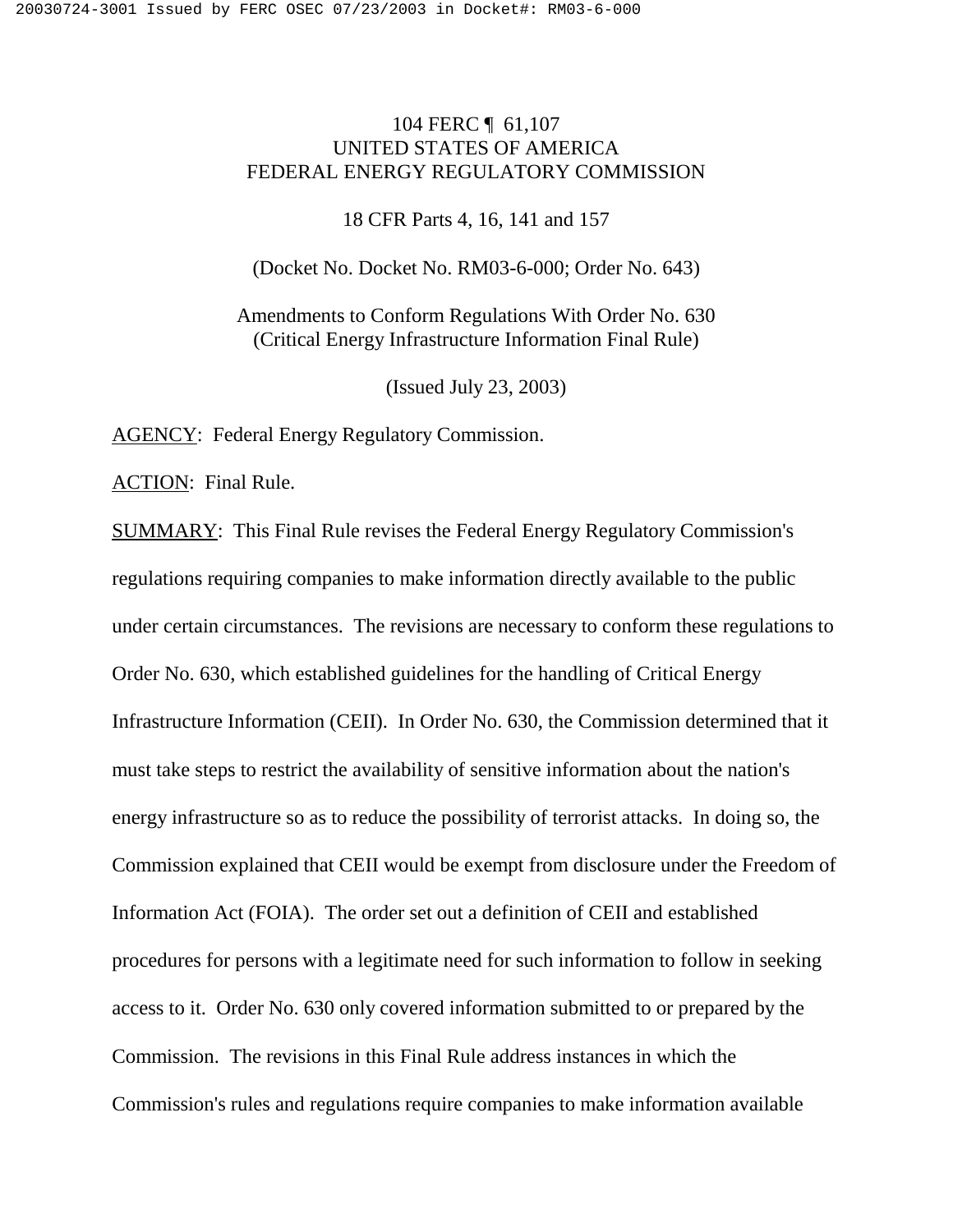Docket No. Docket No. RM03-6-000 - 2 -

directly to the public. The revisions are necessary to ensure that protection of CEII is

consistent in both contexts.

EFFECTIVE DATE: The rule will become effective **[insert date 30 days after publication in the FEDERAL REGISTER]**.

#### FOR FURTHER INFORMATION CONTACT:

Wilbur Miller Office of General Counsel Federal Energy Regulatory Commission 888 First Street, N.W. Washington, DC 20426 (202) 502-8953

SUPPLEMENTARY INFORMATION: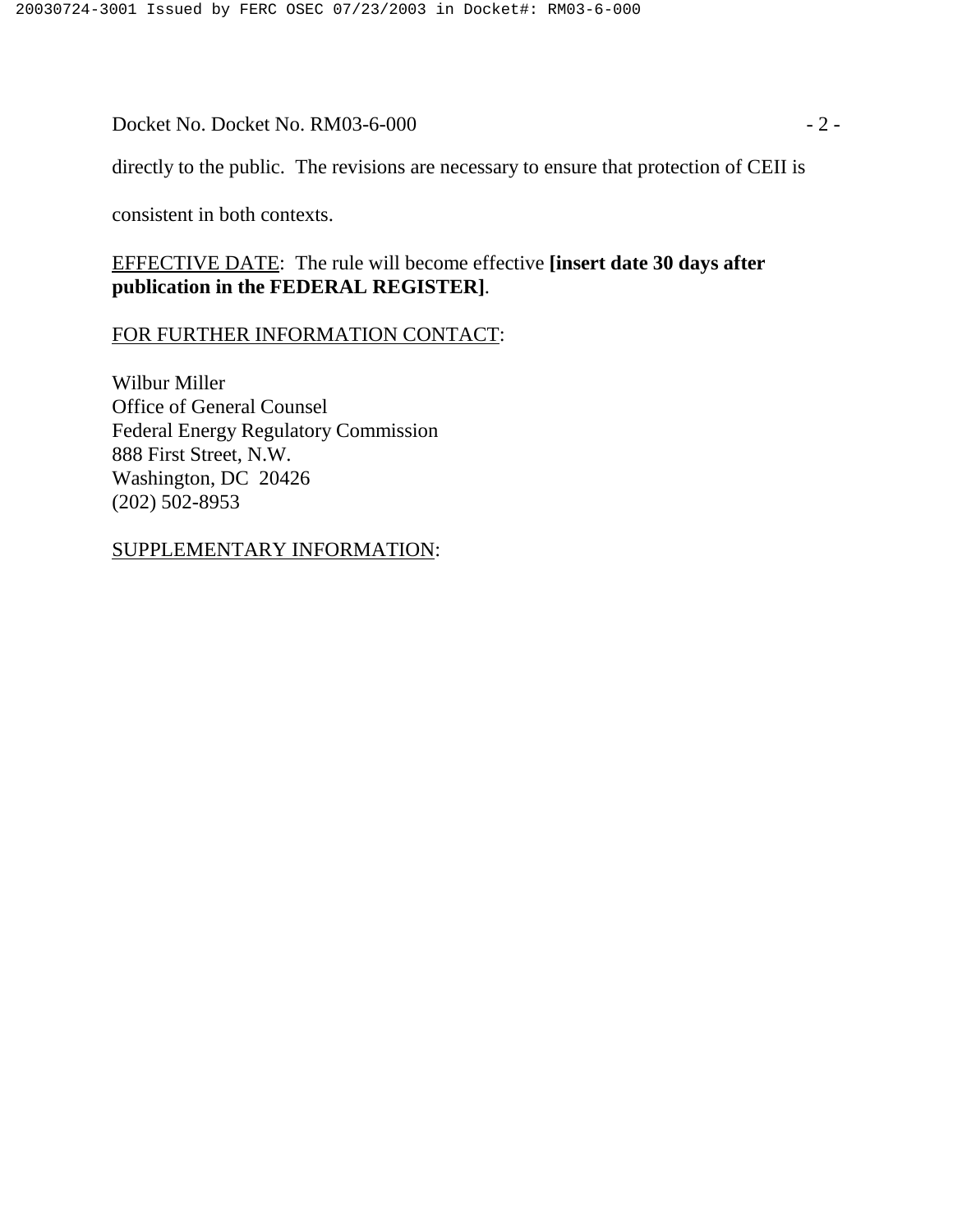#### 104 FERC ¶ 61,107 UNITED STATES OF AMERICA FEDERAL ENERGY REGULATORY COMMISSION

Before Commissioners: Pat Wood, III, Chairman; William L. Massey, and Nora Mead Brownell.

Amendments to Conform Regulations Docket No. RM03-6-000 With Order No. 630 (Critical Energy Infrastructure Information Final Rule)

ORDER NO. 643

#### FINAL RULE

(Issued July 23, 2003)

#### **I. Introduction**

1. This Final Rule makes specific changes to the Commission's regulations that require companies to make certain information available directly to the public. The changes are necessary to reconcile those regulations with Order No. 630, which established standards and procedures for the handling of Critical Energy Infrastructure Information (CEII) submitted to or created by the Commission. 68 FR 9857 (Mar. 3, 2003); III FERC Stats. & Regs. ¶ 31,140 (Feb. 21, 2003). Because Order No. 630 addressed only situations in which a person might seek access to CEII that is in the Commission's possession, further changes to ensure consistent treatment and protection of CEII are needed where companies possess CEII and are required by the Commission's regulations to make it available to the public unconditionally.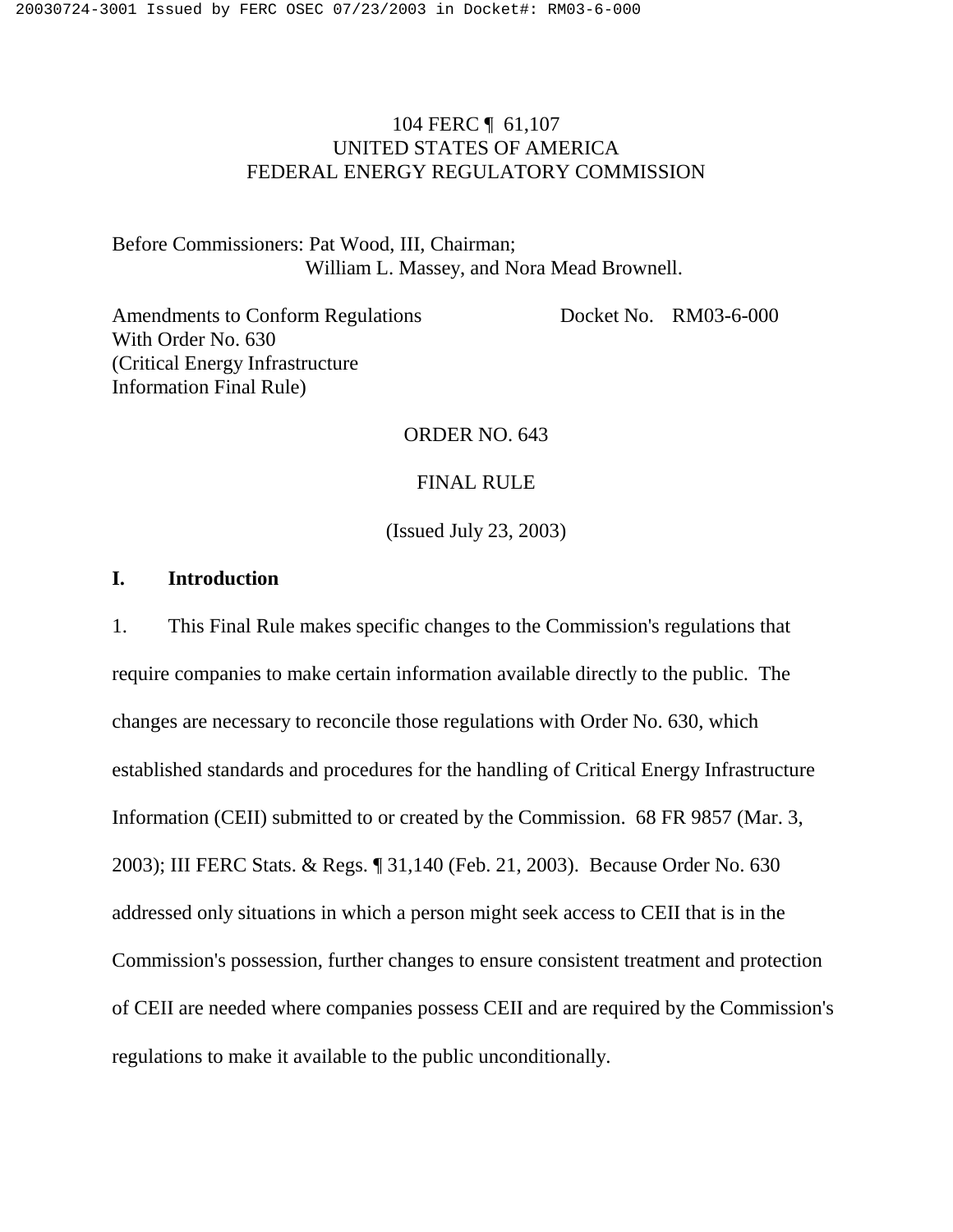#### Docket No. Docket No. RM03-6-000 - 2 -

2. This Final Rule revises the Commission's regulations in the following areas: (1) 18 CFR Part 4, which requires that applicants for hydropower licenses, permits, and exemptions make various types of information available to the public; (2) 18 CFR Part 16, which requires that applicants for projects subject to Sections 14 and 15 of the Federal Power Act, 18 U.S.C. §§ 807-808, make specified information available to the public; (3) 18 CFR § 141.300, establishing requirements for filing FERC Form No. 715, Annual Transmission Planning and Evaluation Report, which requires that portions of the form be made available to the public by the public utility upon request; and (4) 18 CFR Part 157, which governs applications for certificates of public convenience and necessity, and for orders permitting and approving abandonment under Section 7 of the Natural Gas Act.

#### **II. Background**

3. As explained in the Notice of Proposed Rulemaking (NOPR), 68 FR 18538, 18540 (Apr. 21, 2003), IV FERC Stats. & Regs. ¶ 32,569 (Apr. 9, 2003), Order No. 630 arose from the Commission's concern that CEII could be employed by terrorists to engineer attacks against the nation's energy facilities. The Commission had previously taken steps to remove various categories of documents that were likely to contain CEII from public availability through the internet, the Federal Energy Regulatory Records Information System (FERRIS), and the Commission's public reference room. 68 FR at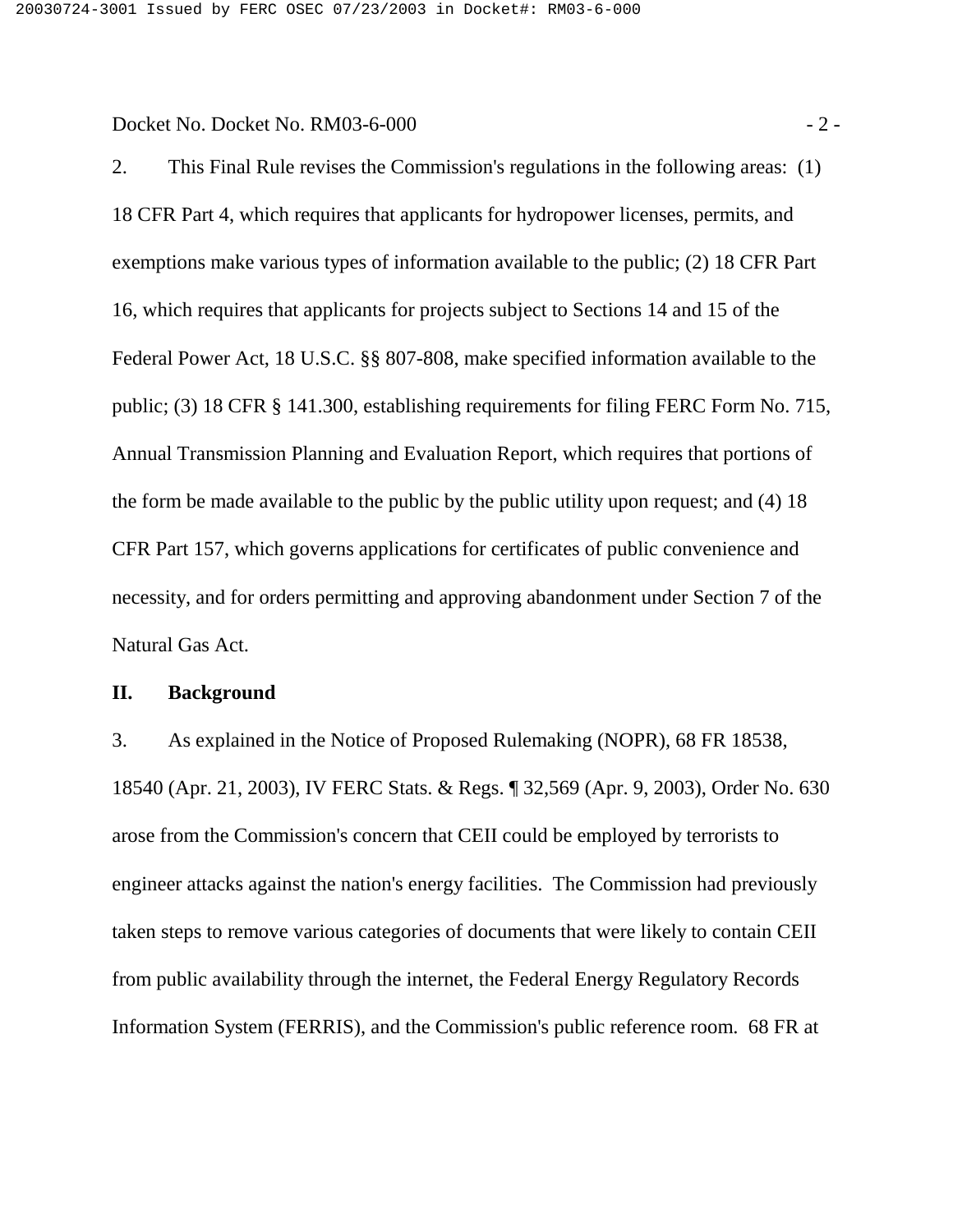Docket No. Docket No. RM03-6-000 - 3 -

9858. Order No. 630 reaffirmed that conclusion and established that the Commission

would institute procedures to protect CEII submitted to it. Id.

4. Order No. 630 defined CEII in § 388.113(c)(1) of the Commission's regulations as

information about proposed or existing critical infrastructure that:

(i) Relates to the production, generation, transportation, transmission, or distribution of energy;

(ii) Could be useful to a person in planning an attack on critical infrastructure;

(iii) Is exempt from mandatory disclosure under the Freedom of Information Act, 5 U.S.C. § 552; and

(iv) Does not simply give the location of the critical infrastructure.

68 FR at 9870. The order defined "critical infrastructure" in  $\S$  388.113(c)(2) as:

existing and proposed systems and assets, whether physical or virtual, the incapacity or destruction of which would negatively affect security, economic security, public health or safety, or any combination of those matters.

Id.

5. Order No. 630 adopted a process for submission of CEII to the Commission that largely parallels the process for submission of confidential materials in Section 388.112 of the Commission's regulations. That section now provides that an entity submitting CEII to the Commission is responsible for identifying and marking CEII with the legend "Contains Critical Energy Infrastructure Information–Do Not Release." Information identified as CEII is placed in a nonpublic file, with the Commission retaining the right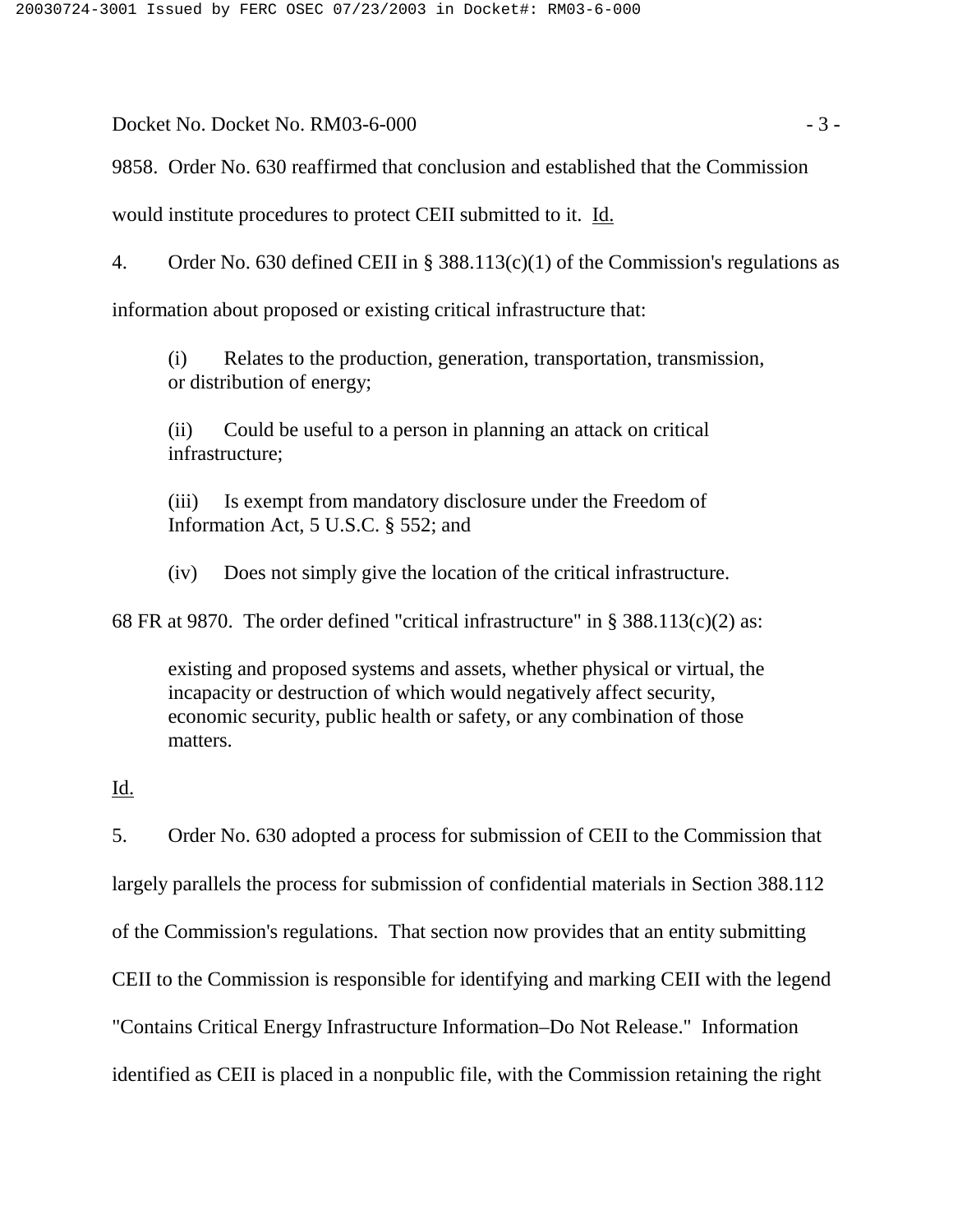#### Docket No. Docket No. RM03-6-000 - 4 -

to make a determination whether CEII treatment has been properly claimed. The

submitter is notified in the event any person or entity requests release of the CEII, and

also prior to any release of the information being made. 68 FR at 9870.

6. To handle requests for release of CEII, Order No. 630 established the position of

CEII Coordinator. A person desiring access to CEII must file a written request with the

CEII Coordinator containing the following information:

Requester's name, date and place of birth, title, address, and telephone number; the name, address, and telephone of the person or entity on whose behalf the information is requested; a detailed statement explaining the particular need for and intended use of the information; and a statement as to the requester's willingness to adhere to limitations on the use and disclosure of the information requested. Requesters are also requested to include their social security number for identification purposes.

68 FR at 9870-71.**<sup>1</sup>** The CEII Coordinator will consider the requester's need for the

information, as well as the information's sensitivity. In the event the request is granted,

the CEII Coordinator may impose conditions upon the requester's use of the information,

including the requirement that the requester sign a non-disclosure agreement.

Determinations by the CEII Coordinator are subject to rehearing under § 385.713 of the

Commission's regulations. Id. at 9870.

7. The Commission issued the final rule on February 21, 2003. 68 FR 9857 (Mar. 3,

2003), III FERC Stats. & Regs. ¶ 31,140 (Feb. 21, 2003). In doing so, it recognized that

<sup>&</sup>lt;sup>1</sup>In an order on rehearing of Order No. 630 being issued concurrently, the Commission has added the requirement that these requests be signed by the requester.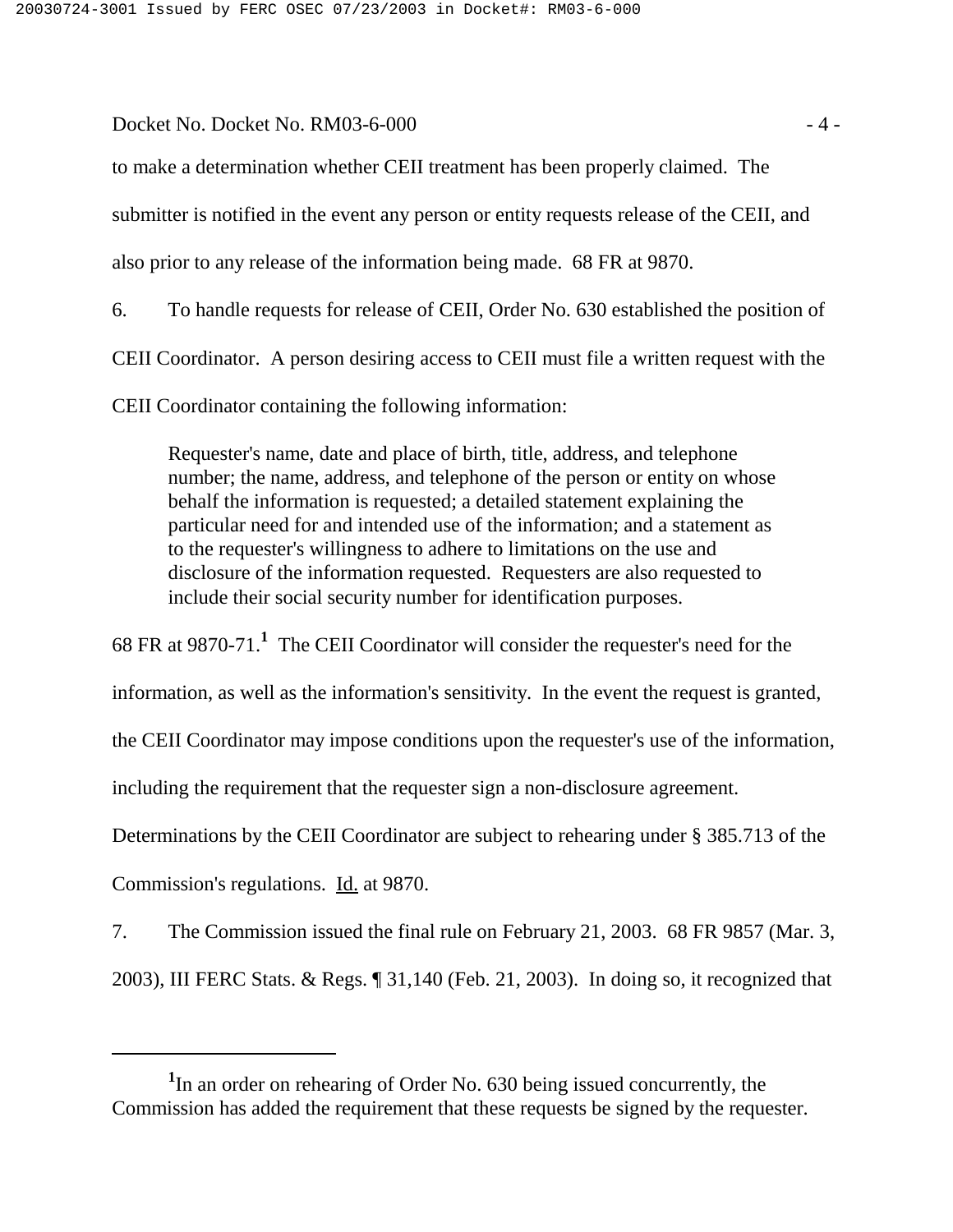#### Docket No. Docket No. RM03-6-000 - 5 -

its regulations in some areas require companies to make information that might constitute CEII available directly to the public. Because Order No. 630 addressed only CEII in the possession of the Commission, this situation created a window of vulnerability whereby CEII that would be protected under Order No. 630 could become available to persons of malicious intent. This Final Rule is intended to close that window. 68 FR at 18540.

#### **A. The NOPR**

8. The NOPR identified the following portions of the Commission's regulations as provisions that might require the disclosure of CEII:

#### **Electric Transmission Provisions**

FERC Form No. 715, Annual Transmission Plan and Evaluation Report, contains information that will likely constitute CEII. For example, Part 2 requires power flow data, Part 3 requires system maps and diagrams, and Parts 4 and 5 require transmission planning data. The instructions to the form require submitting companies to make it available to the public upon request. 68 FR at 18540.

#### **Natural Gas Provisions**

Several provisions of Part 157, which governs applications for certificates of public convenience and necessity and for orders permitting and approving abandonment, require that information be made available to the public that might constitute CEII. Information such as flow diagrams and gas supply data must be supplied on request to intervenors and made available in central locations in the project area. These provisions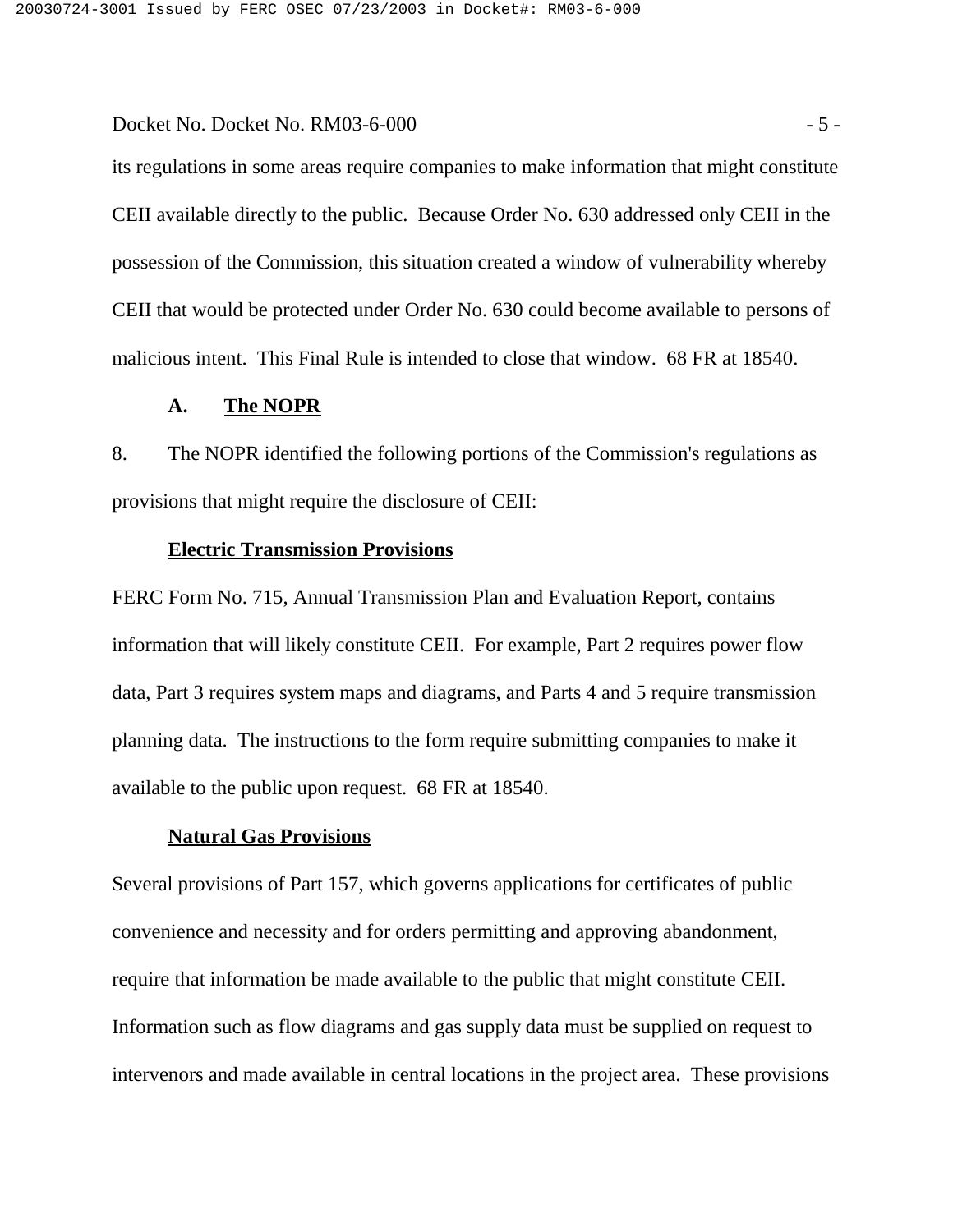Docket No. Docket No. RM03-6-000 - 6 are found in 18 CFR §§ 157.5(d), 157.10(b), 157.22(e)(3)-(4), and 157.203(d). 68 FR at 18540.

#### **Hydropower Provisions**

Part 4, which governs licenses, permits, exemptions and other applications under the Federal Power Act, requires that applicants make various types of information about their projects available to the public, including items such as detailed maps and scientific studies. Specifically, under 18 CFR § 4.32(a)(3), an applicant for a preliminary license, permit or exemption must provide notification to affected property owners. Under § 4.32(b)(3)-(4), an applicant must make a copy of the application and exhibits available to the public for inspection and copying at specified locations. Under §§ 4.34(i)(4)(i) and 4.34(i)(6)(iii), an applicant using alternative procedures must distribute an information package and maintain a public file of all relevant documents. Finally, under § 4.38(g), which provides for pre-filing consultation in the case of an original license, the applicant must make available for public inspection various items, including detailed maps and design information. 68 FR at 18540. In addition, Part 16 of the Commission's hydropower regulations, which specifies procedures for takeover and relicensing of existing projects, contains notice provisions that require applicants to make items such as drawings, diagrams and emergency action plans available for public inspection. Such provisions are found at 18 CFR §§ 16.7(d)-(e) and 16.8(i). 68 FR at 18540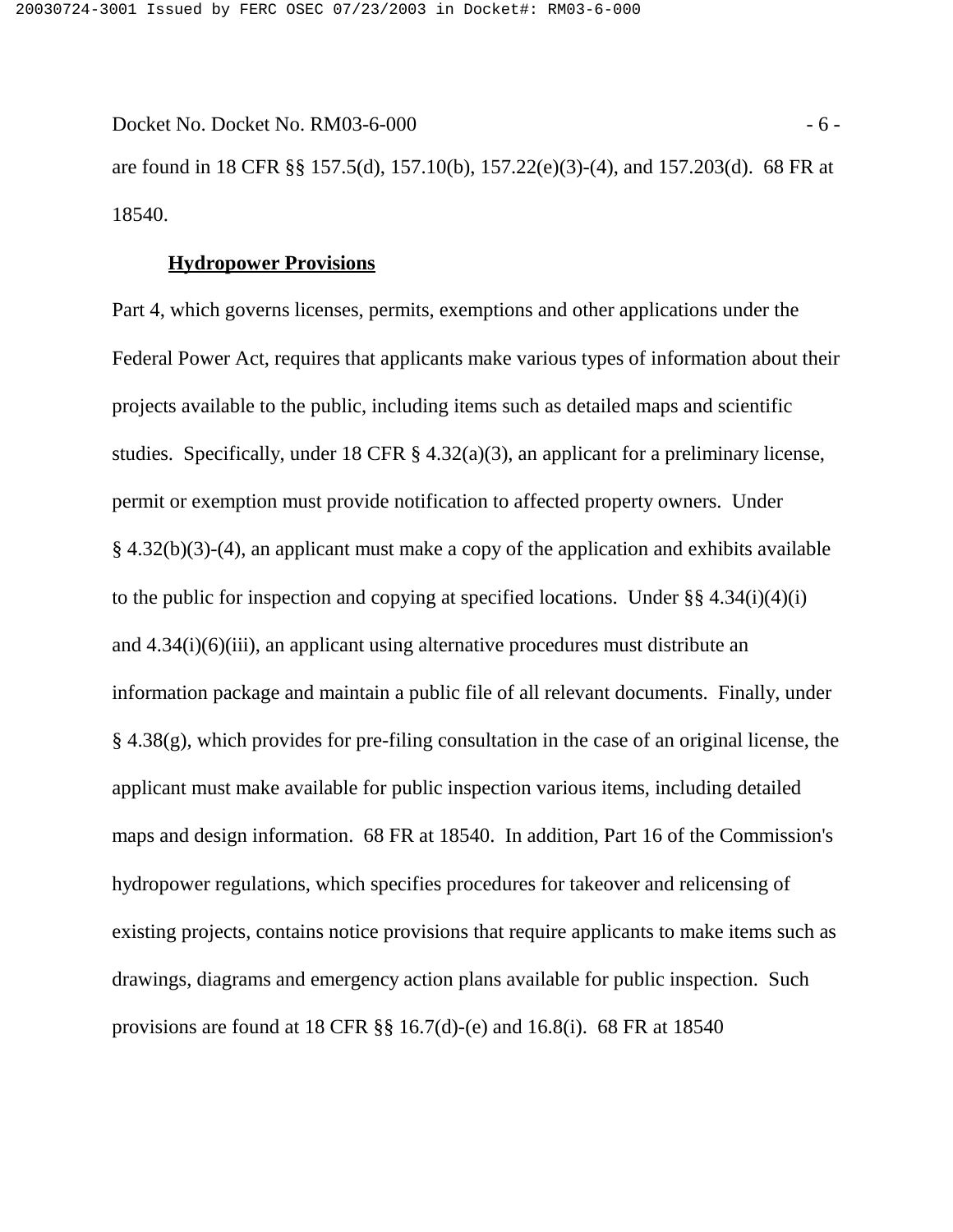Docket No. Docket No. RM03-6-000 - 7 -

9. The NOPR also proposed to revise several sections that require information possibly constituting CEII to be made available to Indian tribes and other government agencies. Such provisions are found at  $18 \text{ CFR }$   $\S$ §  $4.32(b)(1)-(2)$ ,  $4.38(b)(1)$ ,  $4.38(c)(4)$ , 4.38(d), 16.8(b)(1), 16.8(c)(4), and 16.8(d). As explained in the NOPR, the Federal Records Act, 44 U.S.C. § 3510(b), does not require one federal agency to accord the same treatment to information as another federal agency where the former receives the information directly from a third party. Consequently, to ensure consistent treatment of CEII, the Commission proposed to add provisions for instances where information must be provided to other agencies and to tribes that would parallel the proposed provisions applicable to information made available to the public. The Commission noted that its proposed revisions would not prohibit a company from sharing CEII with a government agency, but would only ensure that the Commission's regulations did not require it to disclose CEII. 68 FR at 18541.

10. The changes proposed by the NOPR were intended to parallel the treatment of CEII under Order No. 630. The NOPR proposed that a company required by the affected regulations to make available information that might constitute CEII would make a determination whether the information was in fact CEII. If it was, the company would omit the CEII from the information being made available and instead include a brief statement describing the omitted information without revealing CEII, and informing the reader of his or her right to challenge the omission through submission to the CEII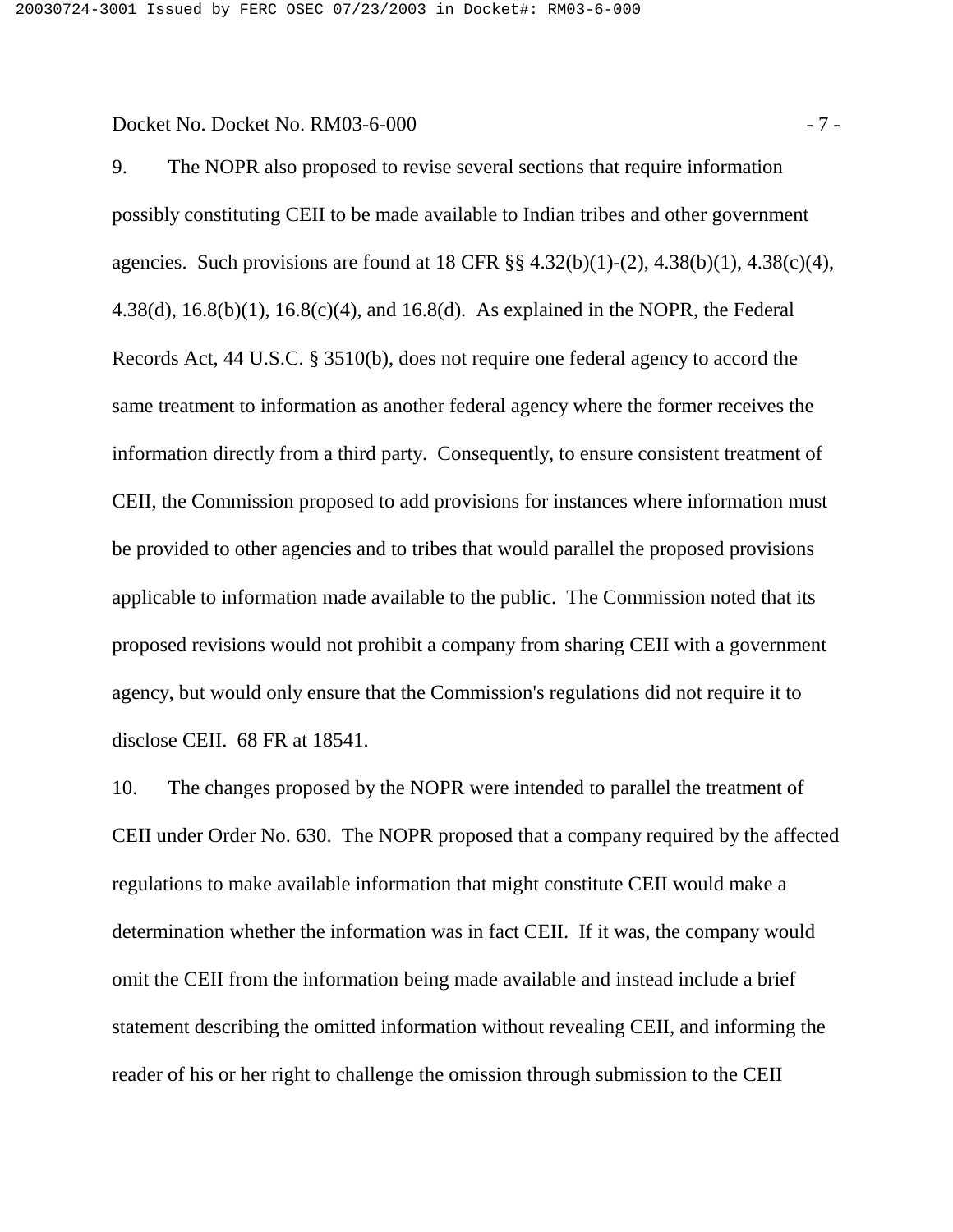#### Docket No. Docket No. RM03-6-000 - 8 -

Coordinator under the procedures adopted in Order No. 630 and found in 18 CFR §§ 388.112 and 388.113. The NOPR added that companies would be expected to adhere to previous determinations made by the Commission or the Coordinator with respect to specific information. 68 FR at 18541.

11. The Commission issued the NOPR on April 9, 2003, and ultimately received twelve comments.**<sup>2</sup>**

#### **B. Related Orders**

12. The Commission on this date is issuing two other orders that have some bearing on this rulemaking. As noted, one is the order on rehearing from Order No. 630. The other is a Final Rule, in RM02-16, revising the Commission's hydropower licensing procedures. The hydropower revisions contain provisions requiring companies to make information available to the public that may constitute CEII. Consequently, the licensing rulemaking is adding a provision to 18 CFR Part 5 that will parallel the revisions made in this Final Rule.

#### **III. Discussion**

13. Some of the comments supported the proposals in the NOPR in whole or in large part.**<sup>3</sup>** Disagreements or suggestions centered on several areas.

#### **A. Availability of Needed Information**

<sup>2</sup>A list of commenters is appended to this order.

**<sup>3</sup>** MidAmerican Energy Company at pp. 1-3; PJM Interconnection, L.L.C. at pp. 2- 3; Southern California Edison at pp. 1-2.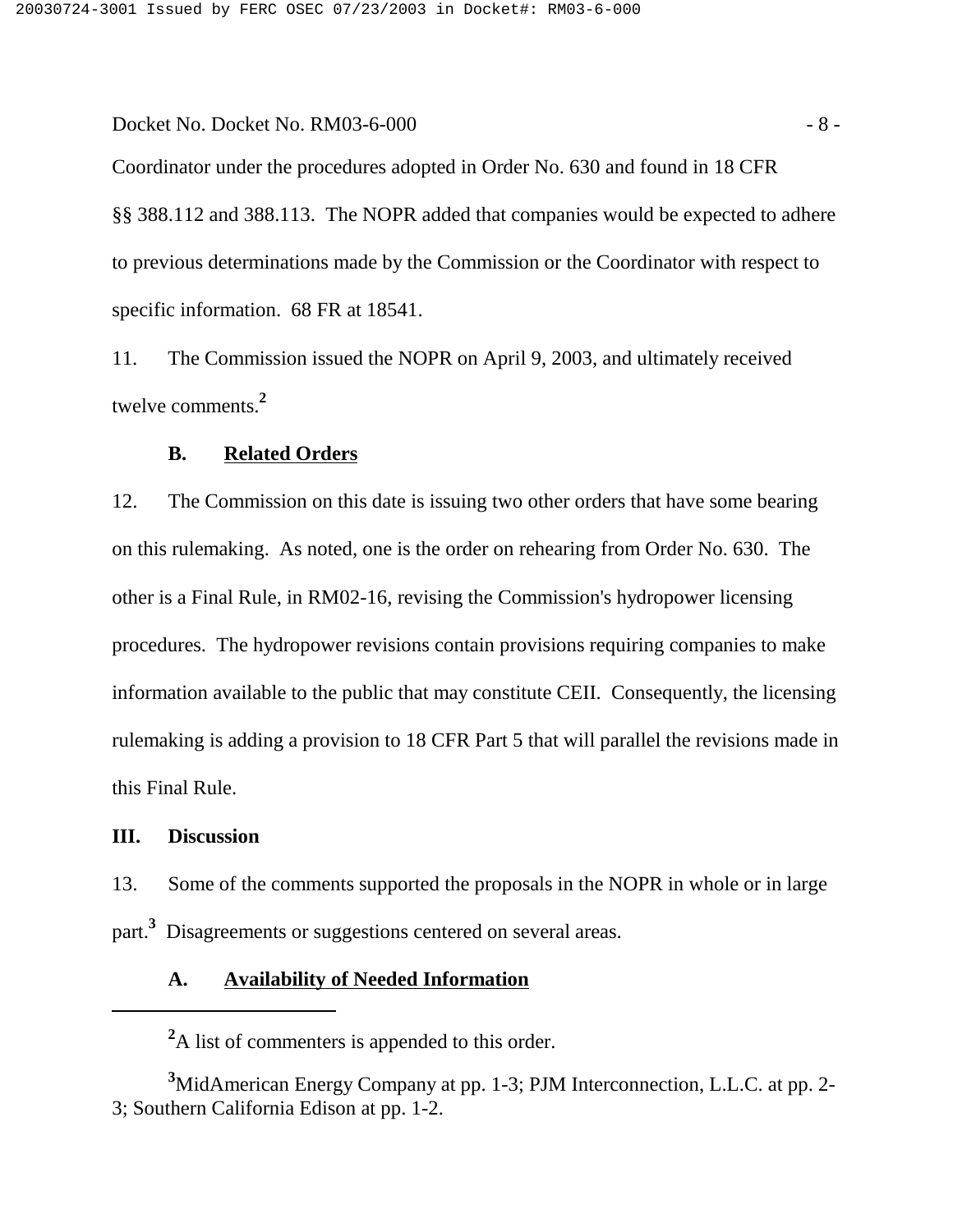#### Docket No. Docket No. RM03-6-000 - 9 -

14. Some commenters expressed concern that the NOPR, if adopted, would restrict market opportunities and interfere with other interests by keeping information away from persons with a legitimate need for it. One commenter expressed significant concerns that the NOPR would interfere with the operation of the electric market by making it difficult for market participants to obtain needed data.**<sup>4</sup>** For example, the Study Group was concerned that information would become unavailable from OASIS;**<sup>5</sup>** that transmission owners would selectively withhold Form No. 715 information, resulting in discrimination;**<sup>6</sup>** that industry councils would be unable to obtain information for studies and models, or that some companies would be unable to obtain the studies or models themselves;**<sup>7</sup>** and that intervenors would be unable to obtain needed information in a timely fashion.**<sup>8</sup>** The Study Group specifically contends that the Commission should enunciate and enforce a comparability standard to ensure equal access to information.<sup>9</sup> It also suggests a system under which CEII owners would be required to accept OASIS passwords, identification numbers employed by regional councils, or certifications made

- **7** Id. at 10-18, 21.
- **8** Id. at 18-20.
- **9** Id. at 21.

**<sup>4</sup>** American Public Power Association & Transmission Access Policy Study Group (Study Group) at pp. 6-20.

**<sup>5</sup>** Id. at 6.

**<sup>6</sup>** Id. at 7-9.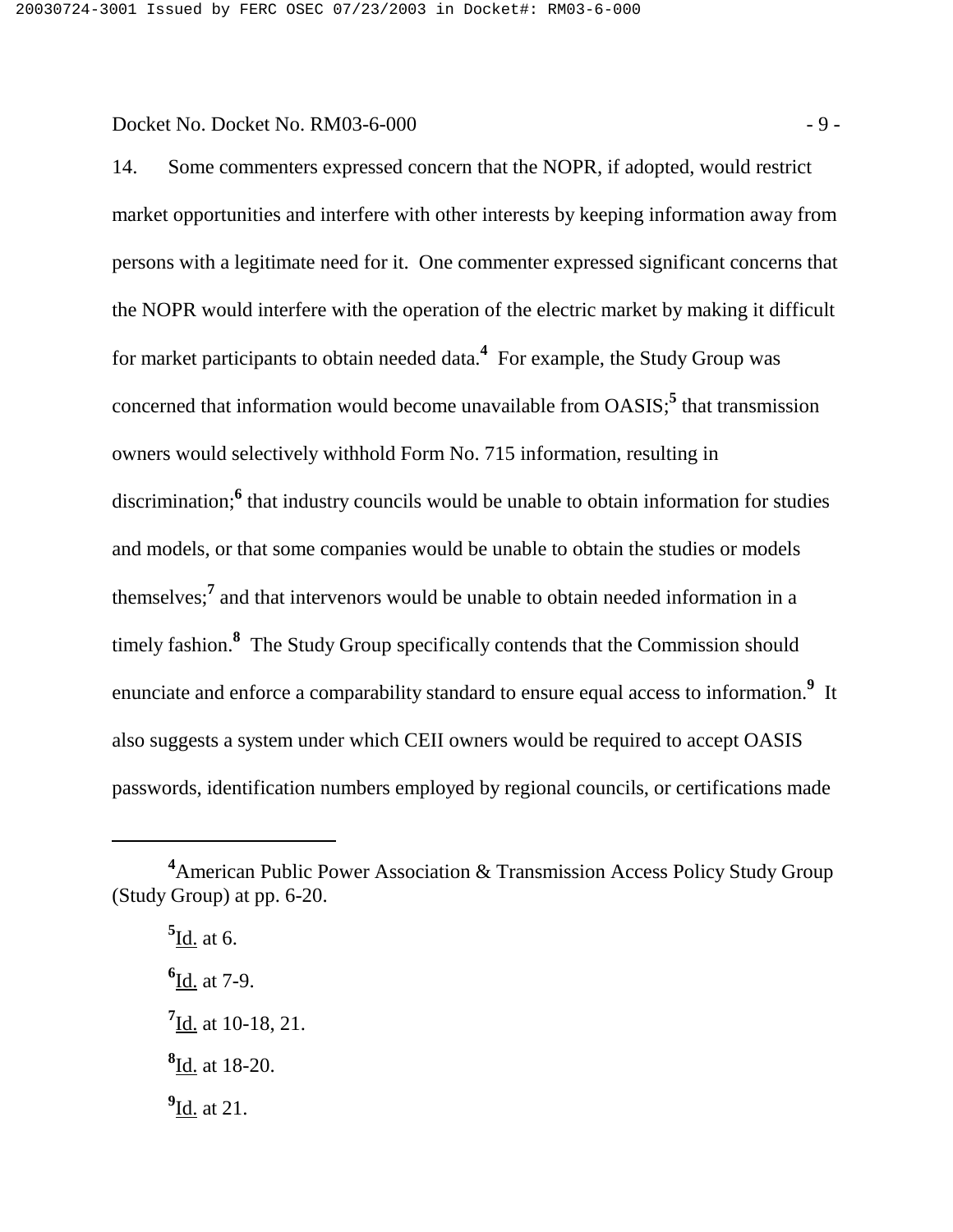#### Docket No. Docket No. RM03-6-000 - 10 - 10 -

by regional transmission organizations (RTOs) as proof that a person was a suitable recipient. Any dispute would be appealable to the CEII Coordinator.**<sup>10</sup>**

15. Other comments expressed similar concerns. One commenter stated that the use of the word "shall" in the proposed regulations might lead companies to believe that they were prohibited from disclosing CEII voluntarily.**11** The Bonneville Power Administration (BPA) noted that the Commission cannot prohibit it from disclosing information pursuant to statutory requirements such as the Freedom of Information Act (FOIA) and the National Environmental Policy Act (NEPA).**12** The Department of Interior (Interior) expressed concern that its access to information pursuant to its own statutory authorities might be hampered.**<sup>13</sup>**

16. The Commission believes that these concerns are misplaced. As the Commission stated in the NOPR, neither the revisions proposed there nor in Order No. 630 is intended to require companies to withhold CEII, or to prohibit voluntary arrangements for sharing information. These revisions are intended only to ensure that the Commission's regulations do not require the disclosure of CEII. 68 FR at 18541. There is nothing in these revisions that affects one entity's ability to reach appropriate arrangements for

**<sup>11</sup>**Consumers Energy Company at pp. 2-3.

**<sup>12</sup>**BPA,at p. 2.

**<sup>13</sup>**Interior at pp. 1-3.

**<sup>10</sup>**Id. at 22-23.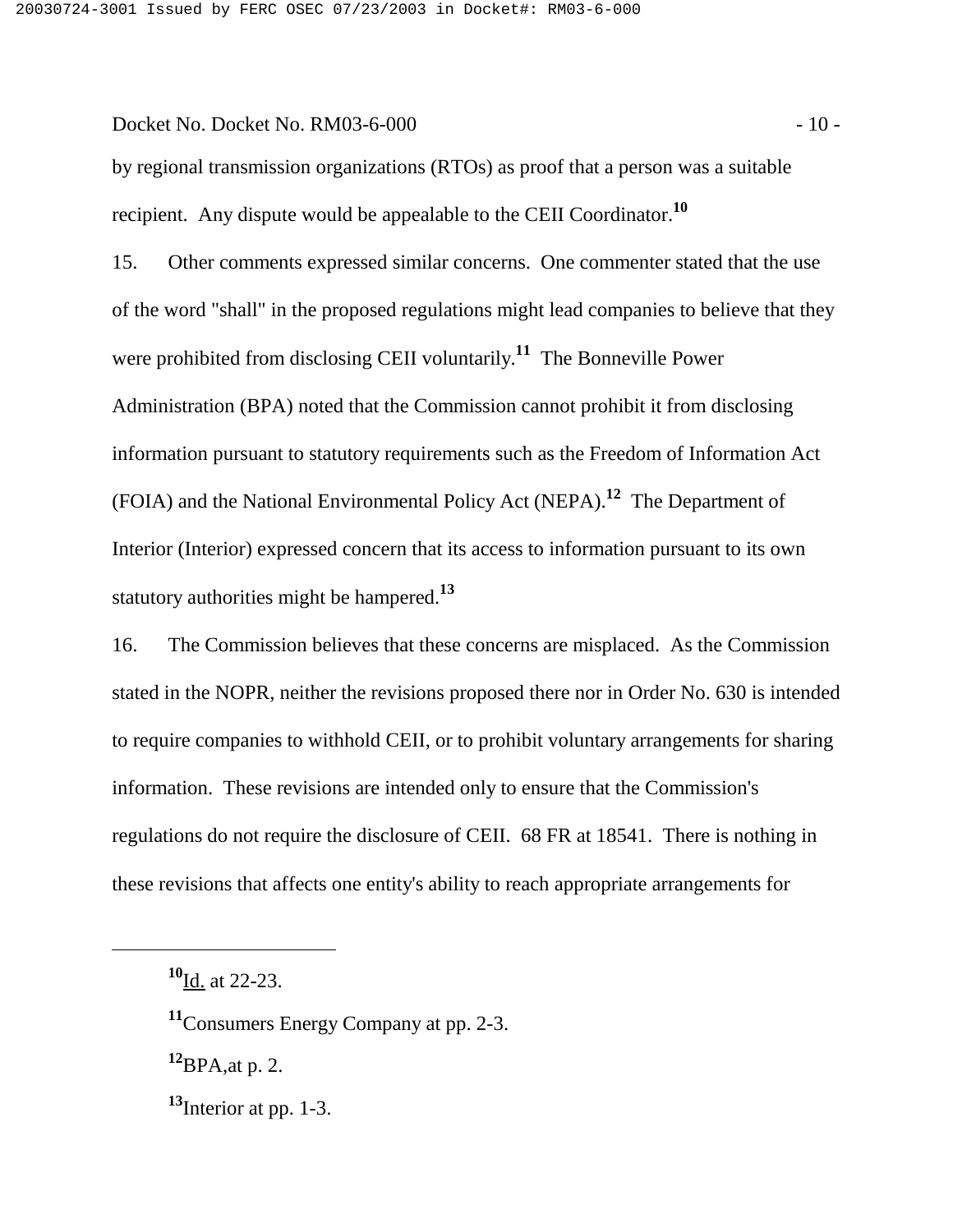#### Docket No. Docket No. RM03-6-000 - 11 -

sharing CEII and the Commission in fact encourages such arrangements. In many cases, companies and persons that have had dealings with one another in the past will be in a better position than the Commission to judge the security of such an arrangement. There is thus nothing in these revisions that would, for example, prevent a regional council from obtaining data from member companies or from sharing it both with member and non-member companies. Nevertheless, in new §§ 4.32(k)(4), 16.7(d)(4), 141.300(d)(4), and 157.10(d)(4) of the Commission's regulations, the Commission has added language to the revisions to make as it as clear as possible that its CEII regulations do not prohibit or restrict voluntary disclosures of information pursuant to private arrangements.

17. With respect to the specific concerns raised by these commenters, the Commission does not believe such concerns are justified. Nothing in these revisions, or in Order No. 630 for that matter, addresses OASIS in any way and there should be no impact on it. The revisions made in this Final Rule apply only to specific sections and do not cover the Commission's regulations generally; the Commission has decided against including a "catch-all" provision, as suggested by one commenter,**14** so as to avoid such unwanted consequences. The Commission also does not believe companies should be disadvantaged in obtaining Form No. 715 data. As Form No. 715 is an annual report, its timing can be anticipated and gaining access to CEII contained in it should be possible in a timely manner. Most likely, the same entities will seek access every year, so that

**<sup>14</sup>**National Hydropower Association at p. 6.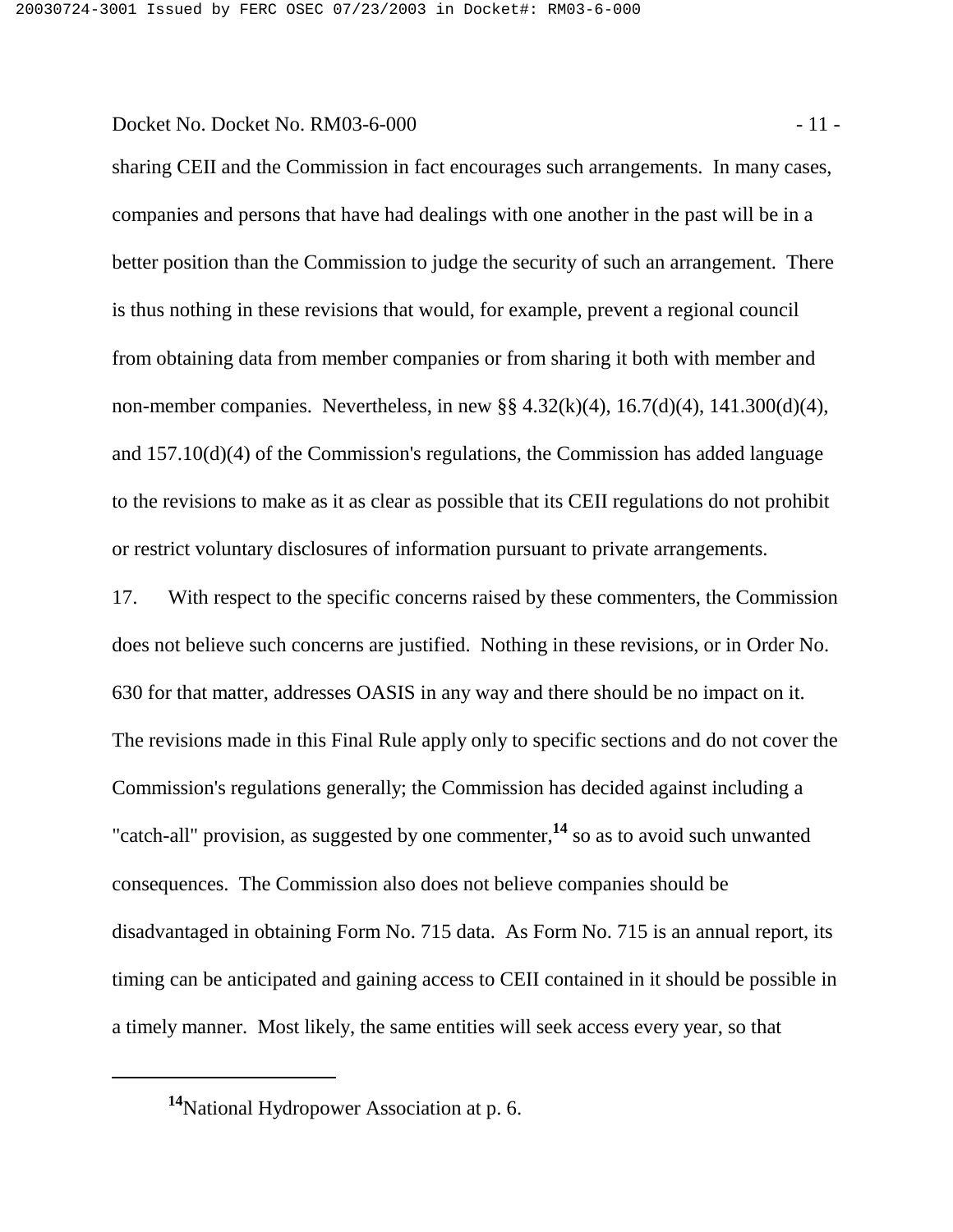#### Docket No. Docket No. RM03-6-000 - 12 -

permission in most cases will be quickly granted. The Commission's numerous statutory mandates are undergirded by principles of non-discrimination (i.e., comparability). Thus, these revisions contemplate that all persons with a legitimate need for CEII will be able to gain access to it with a minimum of difficulty. The revisions already envision and intend to provide comparable treatment in access to CEII.

18. The Commission understands the Study Group's concern that CEII owners might discriminate in making information available to market participants, but believes that its concern may be premature. Failure to provide required Form No. 715 data would be a violation of the Commission's regulations, even without the changes to the regulations effected by this rule and Order No. 630. The Commission remains responsible for ensuring that companies comply with its regulations, and the Commission will not tolerate abuses. Nor does the Commission believe that this final rule will necessarily do anything to enhance a CEII owner's ability to engage in such abuses. Form No. 715 data must still be submitted in full to the Commission. Should a company fail to disclose the data fully to a requester that has been granted access to CEII, that failure would be easy to identify. Furthermore, the Commission anticipates that companies such as the Study Group's members will have little trouble, and experience little delay, in obtaining such access. Finally, the Commission wishes to emphasize again that this final rule affects only those informational provisions that are specifically listed here. It does not apply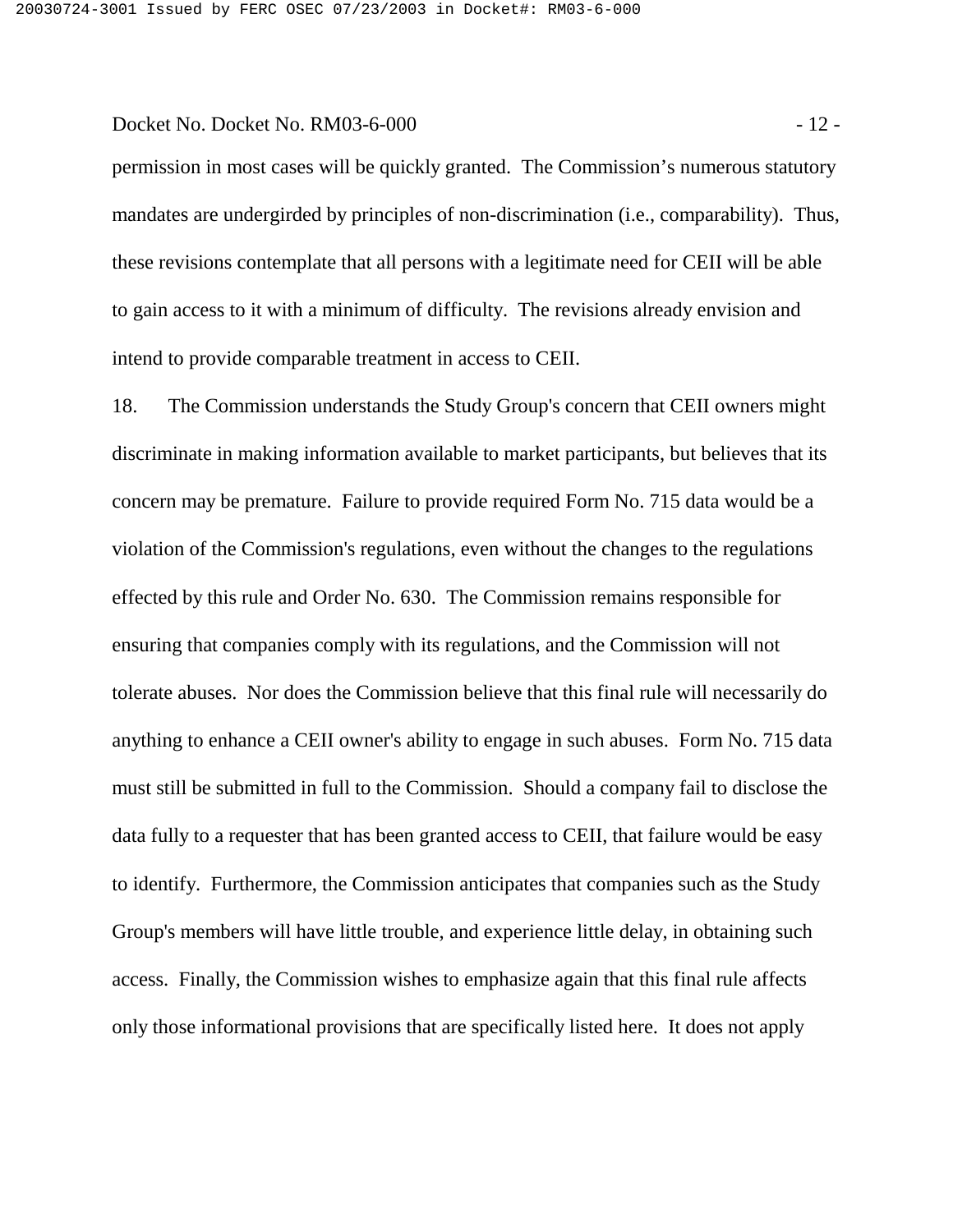#### Docket No. Docket No. RM03-6-000 - 13 -

generally across the industries that the Commission regulates. In the case of the electric market, no requirements are being affected in any way other than Form No. 715.

19. The Study Group recommended several suggestions to facilitate access to CEII consistent with security concerns. Their concern is that whatever process ultimately adopted by the Commission is reliable, non-discriminatory and easy to use. While we share the Study Group's concerns with the need to facilitate access, we continue to believe that the process contained in the final rule is sufficiently straightforward and should operate quickly in situations involving access to Form No. 715 data. Moreover, by employing standards set by outside entities in determining whether to grant access to CEII under the Commission's regulations, the Study Group's proposals would have the undesirable effect of requiring the Commission to monitor approval processes employed by these organizations to ensure that they provided sufficient security.

20. With respect to access and dissemination of information by entities such as BPA and Interior, it goes without saying that the Commission lacks authority to override obligations imposed by statute or regulation. Clearly, this Final Rule cannot, and is not intended to, prevent agencies from complying with the FOIA or NEPA, or to prevent persons or companies from complying with lawfully enacted regulations that require the provision of information. Finally, the question of intervenors obtaining information in a timely fashion was addressed in Order No. 630. 68 FR at 9866.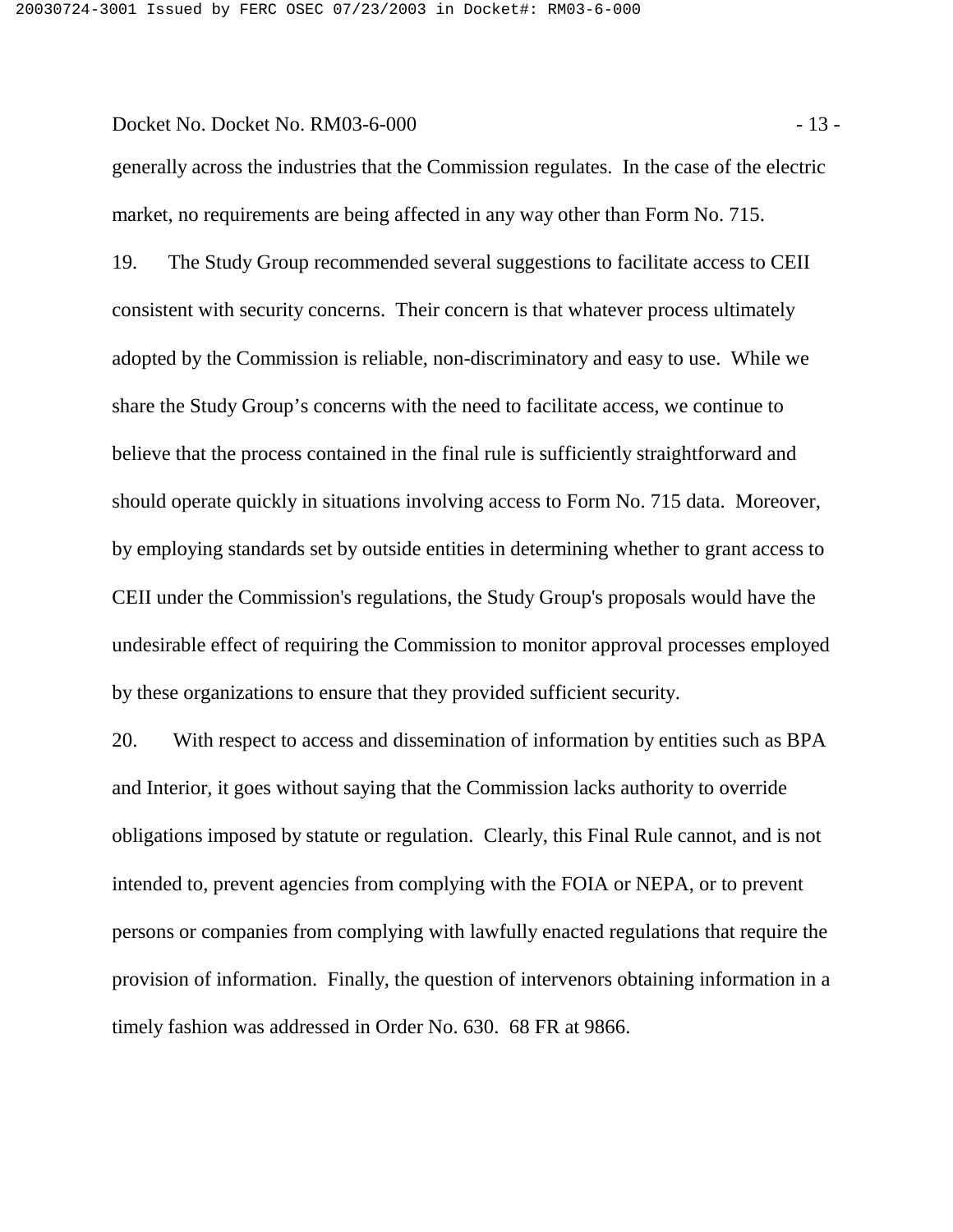Docket No. Docket No. RM03-6-000 - 14 -

21. Several commenters expressed concerns about the process for handling requests for access to CEII. Some believed that the process for approval would be too slow and suggested changes to speed it up. Some recommended a pre-approval process.**15** One commenter suggested that CEII owners be required to provide CEII to persons with OASIS passwords, or that regional transmission organizations be able to certify customers for access automatically.**16** Another suggested a process whereby a requester must first go to the company, then file a request with the Coordinator.<sup>17</sup> One commenter requested assurance that the Commission will not place requests for access on separate tracks, the point presumably being that there should not be a "slow track."**<sup>18</sup>**

22. Some of the comments about the approval process concerned the handling of CEII. One suggested that a CEII owner be required to notify everybody on the service list when information is determined not to be CEII.**19** One asked the Commission to establish a time limit in which a CEII owner must provide information once a request for

**<sup>17</sup>**National Hydropower Association at pp. 3-4.

**<sup>19</sup>**Interior at p. 3.

**<sup>15</sup>**Interior at pp. 1-2; Consumers Energy Company at pp. 3-6; Study Group at pp. 23-24.

**<sup>16</sup>**Study Group at p. 22.

**<sup>18</sup>**Northern Natural Gas at pp. 5-6.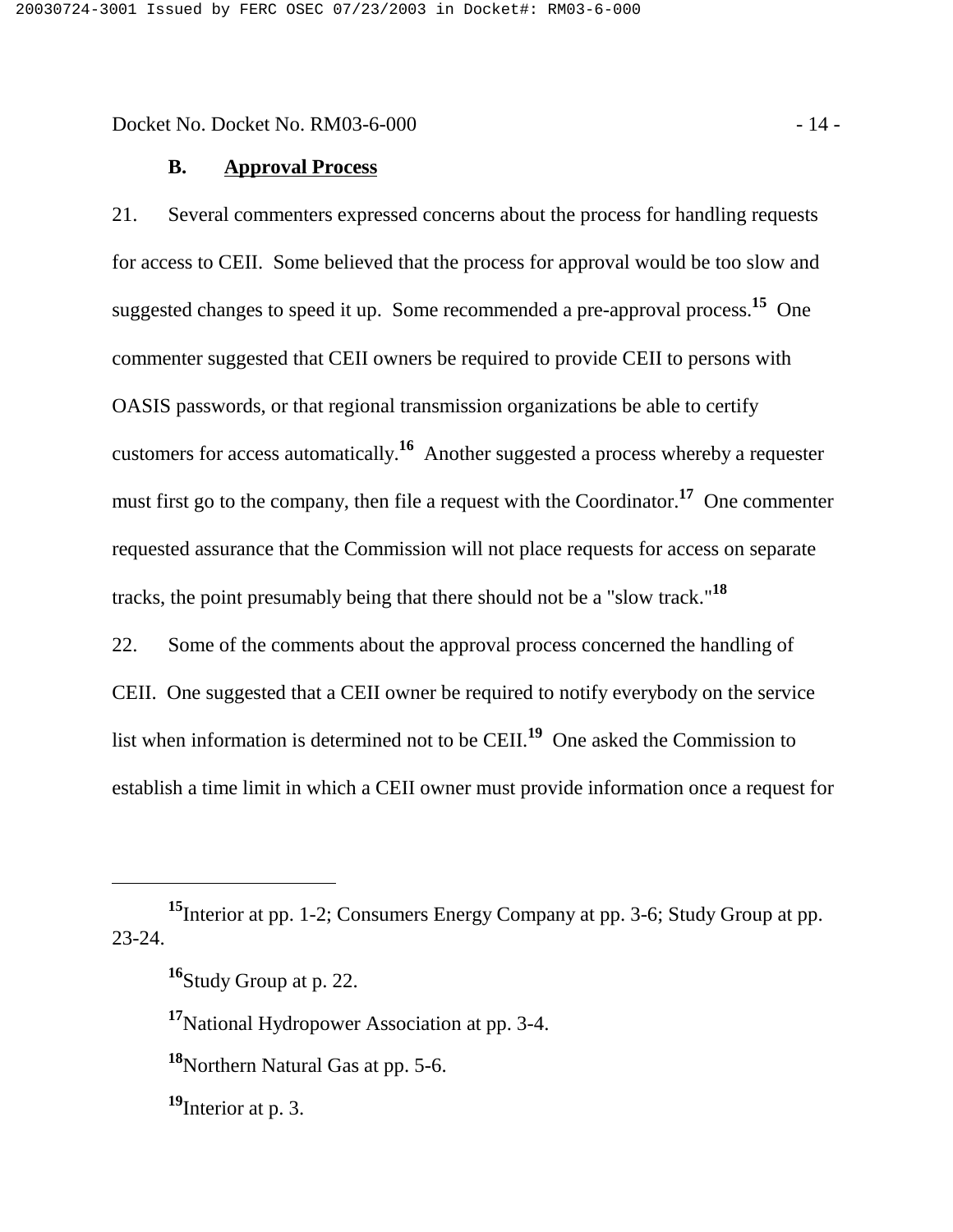Docket No. Docket No. RM03-6-000 - 15 -

access has been granted.**20** Another suggested that the Commission employ standardized non-disclosure agreements, and that it specify that a recipient, once granted access to CEII, be permitted to use it for ongoing business activities, such as a consultant with more than one client.<sup>21</sup> The Study Group also asked the Commission to clarify that, once a requester is granted access, it may communicate directly with the CEII owner.**<sup>22</sup>** One commenter asked that the Commission establish guidelines for the Coordinator to follow, and suggested that CEII owners be involved in any negotiations over nondisclosure agreements.**23** Finally, one commenter requested that the Coordinator perform a monitoring role intended to determine whether companies are making required information available. This commenter stated that outsiders to the system cannot tell what information is being withheld.**<sup>24</sup>**

23. All of the above comments address the approval process generally and, thus, are not appropriate for consideration as part of this docket. The NOPR proposed to follow the approval process already established in Order No. 630 and stated that the Commission would not revisit issues already addressed in that order. 68 FR at 18541.

**<sup>22</sup>**Id. at 24.

**<sup>20</sup>**Northern Natural Gas at p. 4.

**<sup>21</sup>**Study Group at pp. 22-23.

**<sup>23</sup>**PJM Interconnection, L.L.C. at pp. 3-5.

**<sup>24</sup>**Southwest Transmission Dependent Utility Group at pp. 1-2.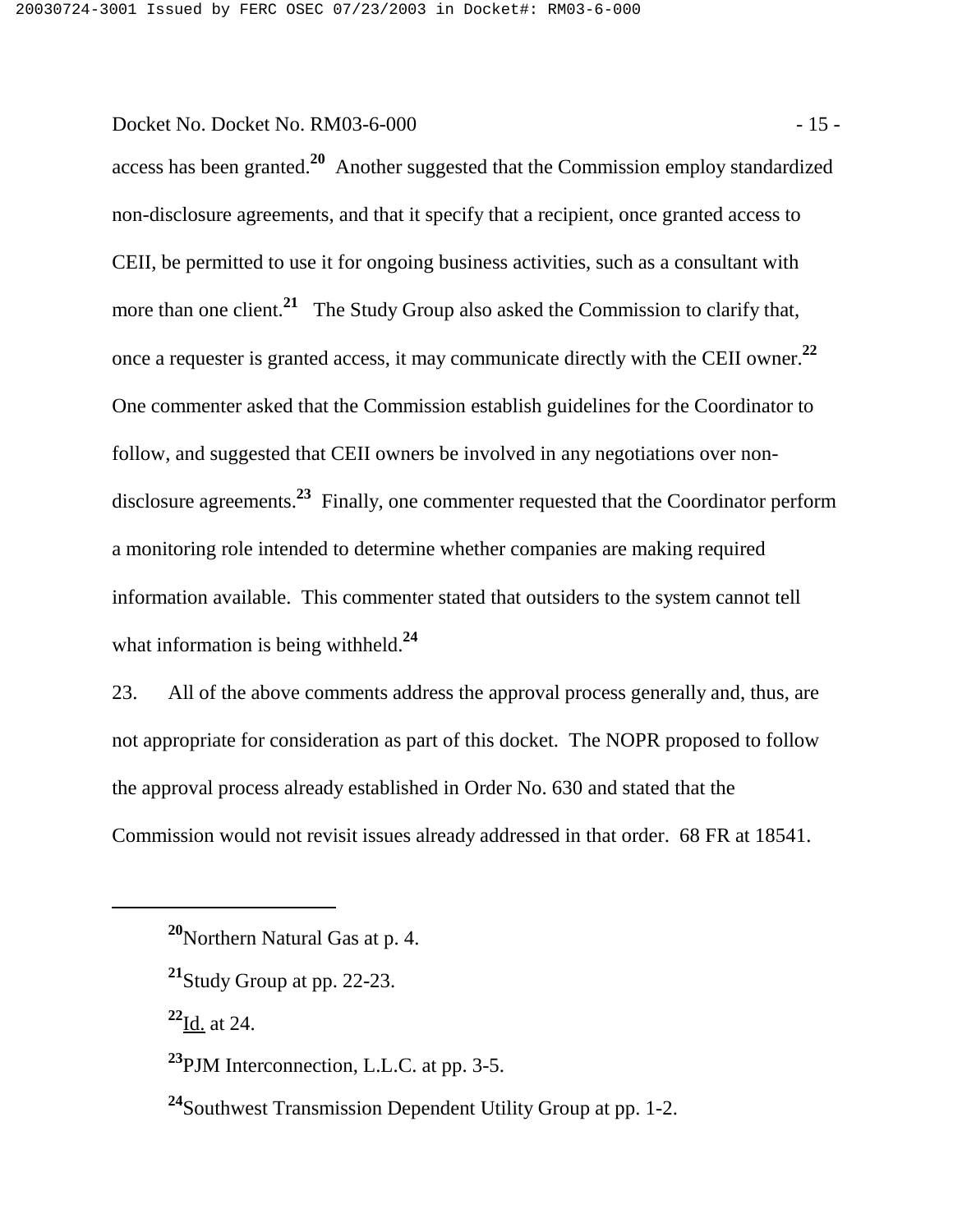#### Docket No. Docket No. RM03-6-000 - 16 - 16 -

The procedures and guidelines for requesting and obtaining access to CEII, and for challenging CEII designations, were addressed at length in Order No. 630. This included timeliness, verification issues, standards for granting access, and the viability of a preapproval process. Id. at 9863-65. Some of these issues are addressed again in the order on rehearing being issued concurrently. The Commission will not revisit these issues here.

24. Some clarification is, however, required with respect to several of these suggestions. The Commission does not have separate tracks for CEII access requests. There also is nothing in the Commission's regulations to prevent a requester from directly contacting a CEII owner, either before or after access is granted. Finally, the Commission does not believe it would be practical for the CEII Coordinator to perform a monitoring role. For the most part, the Commission's various regulations requiring that regulated companies make information available rely on voluntary compliance, regardless of whether CEII is involved. The Commission does not believe that the risk of a company simply flouting the regulations is any greater when CEII is involved than it has ever been. Existing mechanisms for dealing with companies that do not comply with their legal responsibilities should suffice in such situations.

25. This rule, as well as Order No. 630, represents the Commission's best efforts to achieve a delicate balance between the due process rights of interested persons to participate fully in its proceedings and its responsibility to protect public safety by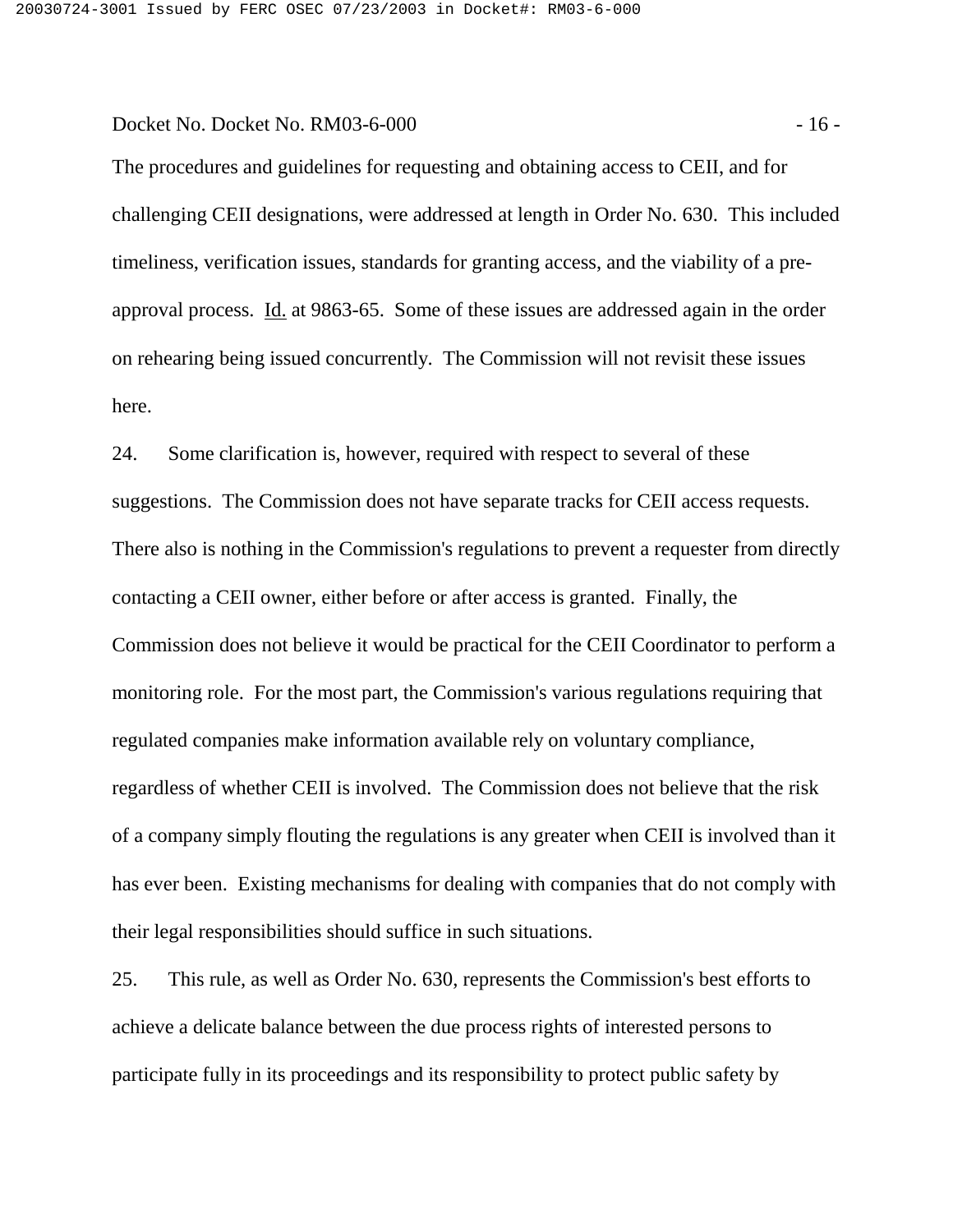#### Docket No. Docket No. RM03-6-000 - 17 -

ensuring that access to CEII does not facilitate acts of terrorism. The Commission believes that it has struck an appropriate balance; however, it intends to monitor the experiences under these two rules to ensure that it has done so. Therefore, in six months the Commission will solicit public comment to determine whether submitters or requesters of CEII are experiencing any problems with the new processes.

#### **C. Miscellaneous Issues**

26. The Interstate Natural Gas Association of America (INGAA) suggests that the Commission include 18 CFR § 157.18 in the provisions being revised in this Final Rule.**25** That section governs applications to abandon facilities or service and requires the applicant to file exhibits, including material, such as flow diagrams and detailed location information, that likely would include CEII. 18 CFR §§ 157.18(c) and (g). The section includes only filing requirements, however, rather than requirements that information be made available to the public. Consequently, any CEII that the section requires be disclosed should already be covered by Order No. 630.

27. One commenter states that the use of the term "landowner" in proposed 18 CFR § 157.6(d)(6) is too restrictive.**26** The revision as proposed in the NOPR referred to situations where the regulation might require disclosure of CEII "to a landowner." The notification provision is worded more broadly to require notification to "affected

**<sup>25</sup>**INGAA at pp. 2-3.

**<sup>26</sup>**Northern Natural Gas at p. 3.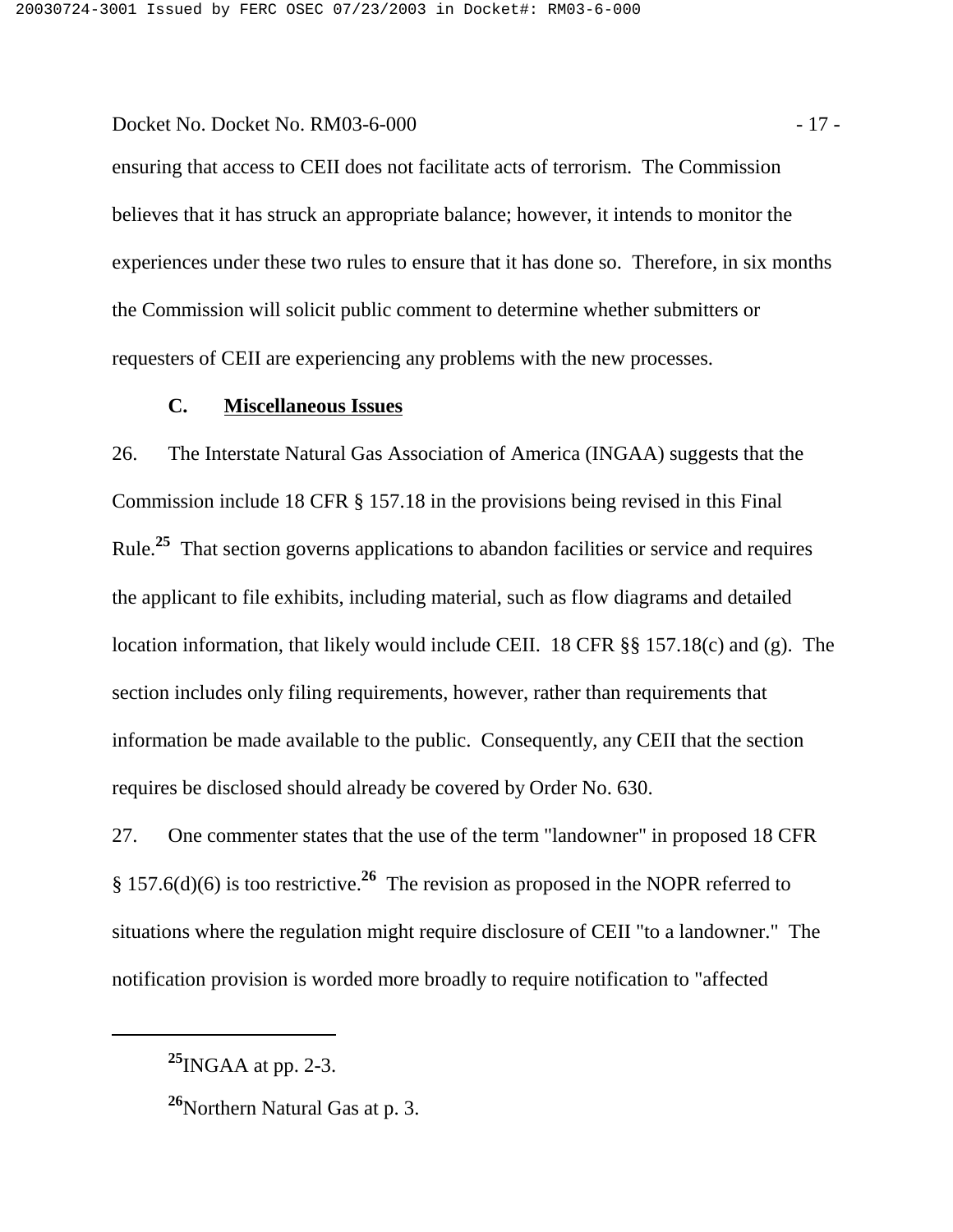#### Docket No. Docket No. RM03-6-000 - 18 -

landowners and towns, communities, and local, state and federal governments and agencies." 18 CFR  $\S$  157.6(d)(1). The Commission thus has replaced the phrase "to a landowner" with "to any person."

28. The Commission received a suggestion that it establish procedures specifying how and where information denied CEII treatment must be made available.**27** The Commission considers this unnecessary and potentially confusing, because different situations may be presented depending on the exact context. If a request that information be treated as CEII is rejected, then the underlying requirement to disclose the information remains operative and, absent any other provision or direction from the Commission, the owning company must comply as promptly as practicable.

29. The National Hydropower Association comments that the Commission should include a provision stating that a company may withhold information considered to be CEII even though it was made publicly available before the Commission enacted these revisions.**28** The Commission agrees with the underlying principle, but considers an explicit provision unnecessary. Neither Order No. 630 nor this Final Rule contains any provision requiring that CEII be disclosed because it was previously disclosed. In fact, as noted in Order No. 630, the Commission went to considerable effort to remove from its web site documents that previously had been available to the public. 68 FR at 9858.

**<sup>27</sup>**Id. at 4-5.

**<sup>28</sup>**National Hydropower Association at p. 6.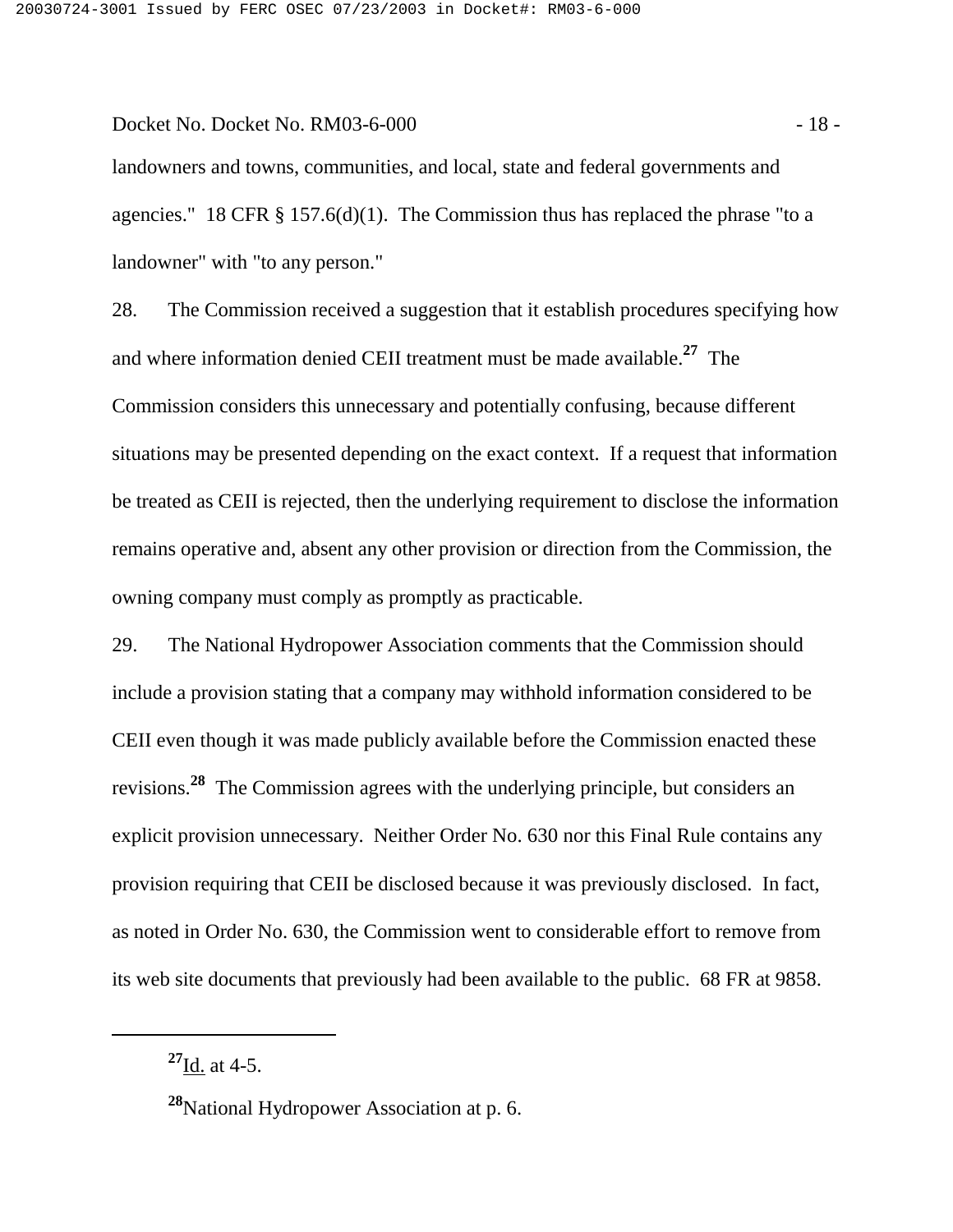Docket No. Docket No. RM03-6-000 - 19 - 19 -

Absent an explicit provision requiring previously available CEII to remain available, the logical and intended conclusion is that such information may be removed or made unavailable.

30. The National Hydropower Association also comments that a company owning CEII should not be required to make the information available to one requester solely because it was made available to another requester.**29** The Commission has already indicated its agreement with this principle. Order No. 630 explained that access is to be determined on an case-by-case basis. 68 FR at 9864. The fact that one person or organization has been determined not to present a security risk obviously does not mean that a different person or organization would not do so. The Commission cautions owners of CEII, however, that it will not tolerate abuse of these revisions designed to discriminate against competitors or otherwise adversely affect competition in the energy markets. The revised rules are intended solely to enable owners of CEII to prevent information from getting into a terrorist's hands.

31. INGAA expresses concern over the provision in 18 CFR § 157.10(d) requiring treatment of CEII to adhere to previous determinations, because companies may not be aware of previous determinations.**30** This should rarely be a problem because in most instances the previous determination will involve information owned by the same

**<sup>29</sup>**Naitonal Hydropower Association at p. 5.

**<sup>30</sup>**INGAA at pp. 3-4.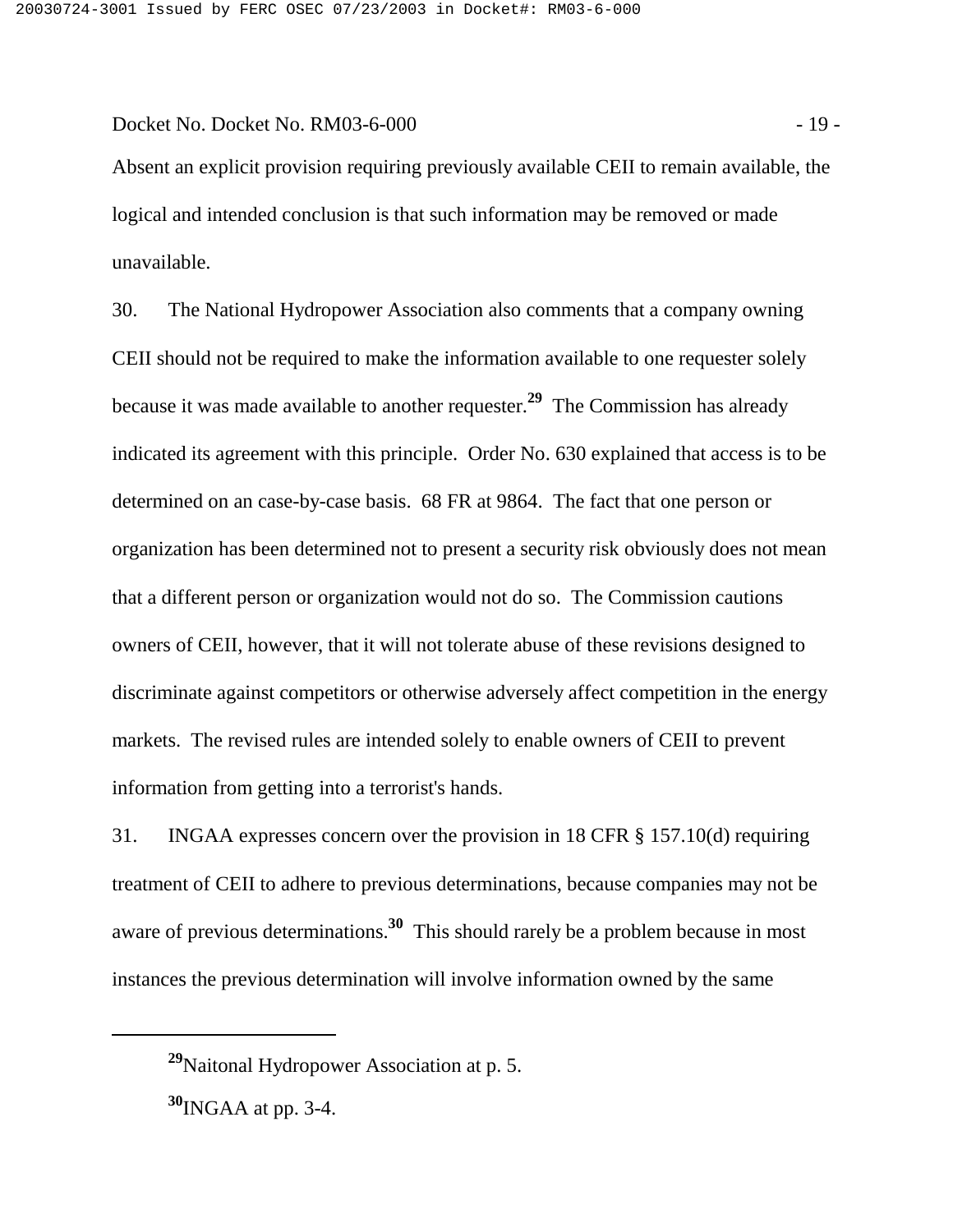Docket No. Docket No. RM03-6-000 - 20 - 20 company. Nevertheless, the Commission has added the phrase "to the extent practicable" to new §§  $4.32(k)(2)$ ,  $16.7(d)(2)$ ,  $141.300(d)(2)$ , and  $157.10(d)(2)$ .

32. Except as discussed above, the Commission adopts the proposed revisions to its regulations.

#### **INFORMATION COLLECTION STATEMENT**

33. Office of Management and Budget (OMB) regulations require OMB to approve certain information collection requirements imposed by agency rule. 5 CFR § 1320.12. The public disclosure of information originally supplied by an agency to the recipient is, however, excluded from the coverage of the regulations. 5 CFR § 1320.3(c)(2). The only information collection requirement contained in this Final Rule is a requirement that companies include a statement outlining the procedures for seeking access to CEII. Because that statement would be supplied by the Commission, the information collection regulations do not apply to this Final Rule.

#### **ENVIRONMENTAL ANALYSIS**

34. The Commission is required to prepare an Environmental Assessment or an Environmental Impact Statement for any action that may have a significant adverse effect on the human environment. Order No. 486, Regulations Implementing the National Environmental Policy Act, 52 FR 47897 (Dec. 17, 1987), FERC Stats. & Regs. Preambles 1986-1990 ¶ 30,783 (1987). The Commission has categorically excluded certain actions from this requirement as not having a significant effect on the human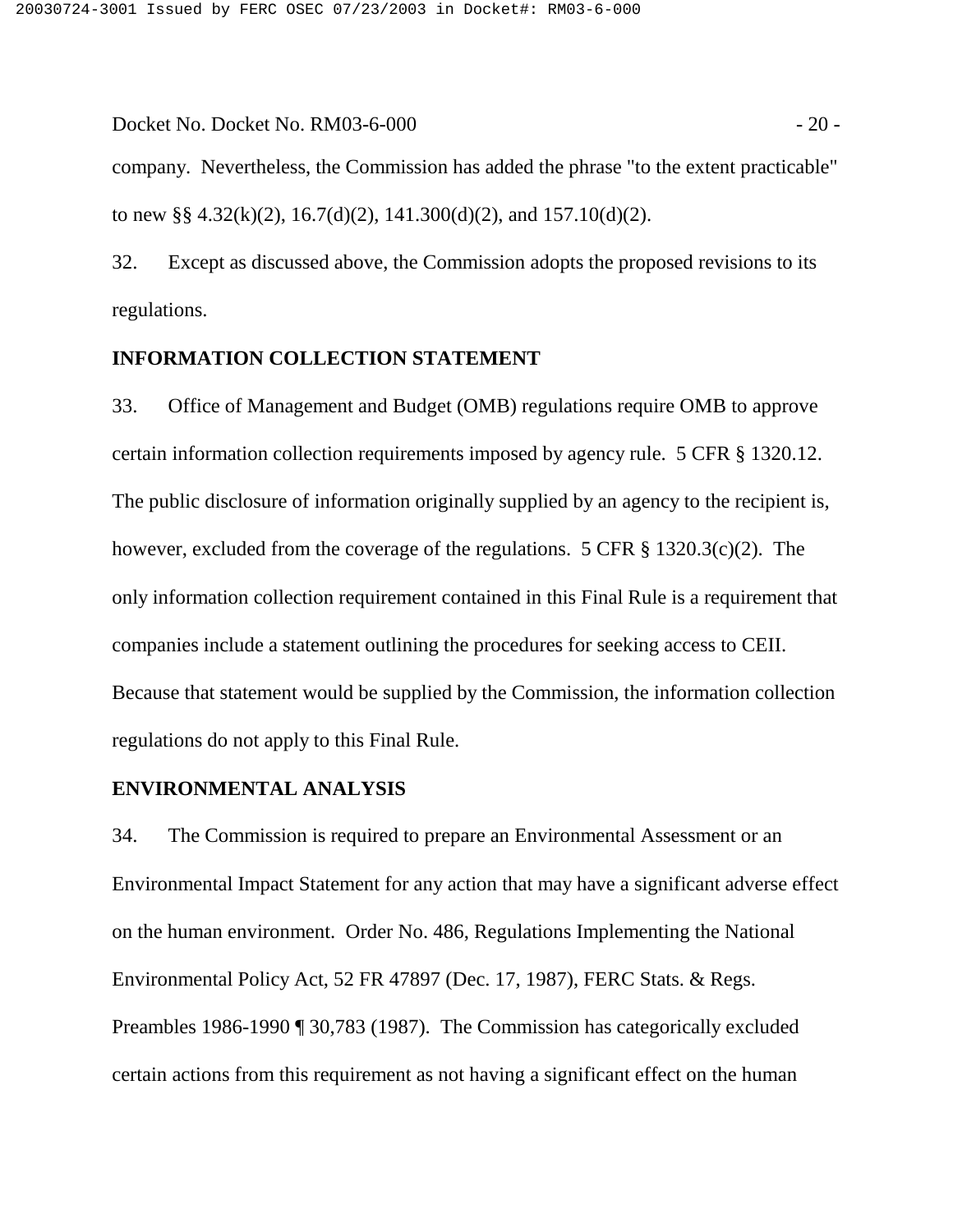#### Docket No. Docket No. RM03-6-000 - 21 -

environment. Included in the exclusion are rules that are clarifying, corrective, or procedural or that do not substantially change the effect of the regulations being amended. 18 CFR  $380.4(a)(2)(ii)$ . This rule is procedural in nature and therefore falls under this exception; consequently, no environmental consideration is necessary.

#### **REGULATORY FLEXIBILITY ACT CERTIFICATION**

35. The Regulatory Flexibility Act of 1980 (RFA), 5 U.S.C. §§ 601-612, generally requires a description and analysis of final rules that will have significant economic impact on a substantial number of small entities. The Commission is not required to make such analyses if a rule would not have such an effect. The Commission certifies that this proposed rule, if finalized, would not have such an impact on small entities.

#### **DOCUMENT AVAILABILITY**

36. In addition to publishing the full text of this document in the Federal Register, the Commission provides all interested persons an opportunity to view and/or print the contents of this document via the Internet through FERC's Home Page (http://www.ferc.gov ) and in FERC's Public Reference Room during normal business hours (8:30 a.m. to 5:00 p.m. Eastern time) at 888 First Street, N.E., Room 2A, Washington, DC 20426.

37. From FERC's Home Page on the Internet, this information is available in the Federal Energy Regulatory Records Information System (FERRIS). The full text of this document is available on FERRIS in PDF and WordPerfect format for viewing, printing,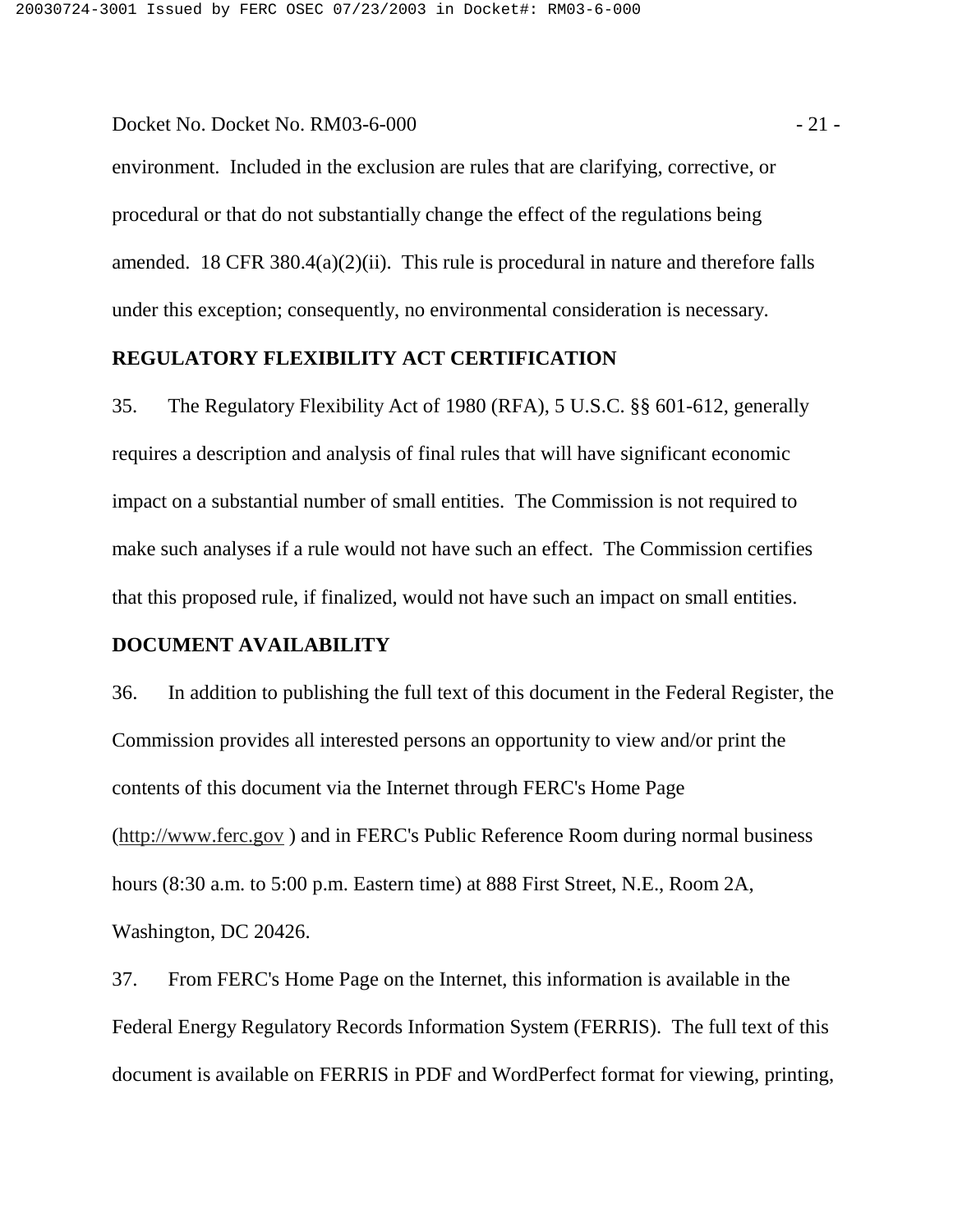#### Docket No. Docket No. RM03-6-000 - 22 -

and/or downloading. To access this document in FERRIS, type the docket number excluding the last three digits of this document in the docket number field.

38. Assistance is available for FERRIS and the FERC's website during normal business hours. Contact FERC Online Support at FERCOnlineSupport@ferc.gov or toll free at (866)208-3676, or for TTY, contact (202)502-8659.

#### **EFFECTIVE DATE**

39. These regulations are effective **[insert date 30 days after publication in the FEDERAL REGISTER**]. The provisions of 5 U.S.C. § 801 regarding Congressional review of Final Rules do not apply to this Final Rule, because the rule concerns agency procedure and practice and will not substantially affect the rights of non-agency parties. List of subjects

#### 18 C.F.R. Part 4

Administrative practice and procedure, Electric power, Reporting and recordkeeping requirements.

#### 18 C.F.R. Part 16

Administrative practice and procedure, Electric power, Reporting and recordkeeping requirements.

#### 18 C.F.R. Part 141

Electric power, Reporting and recordkeeping requirements.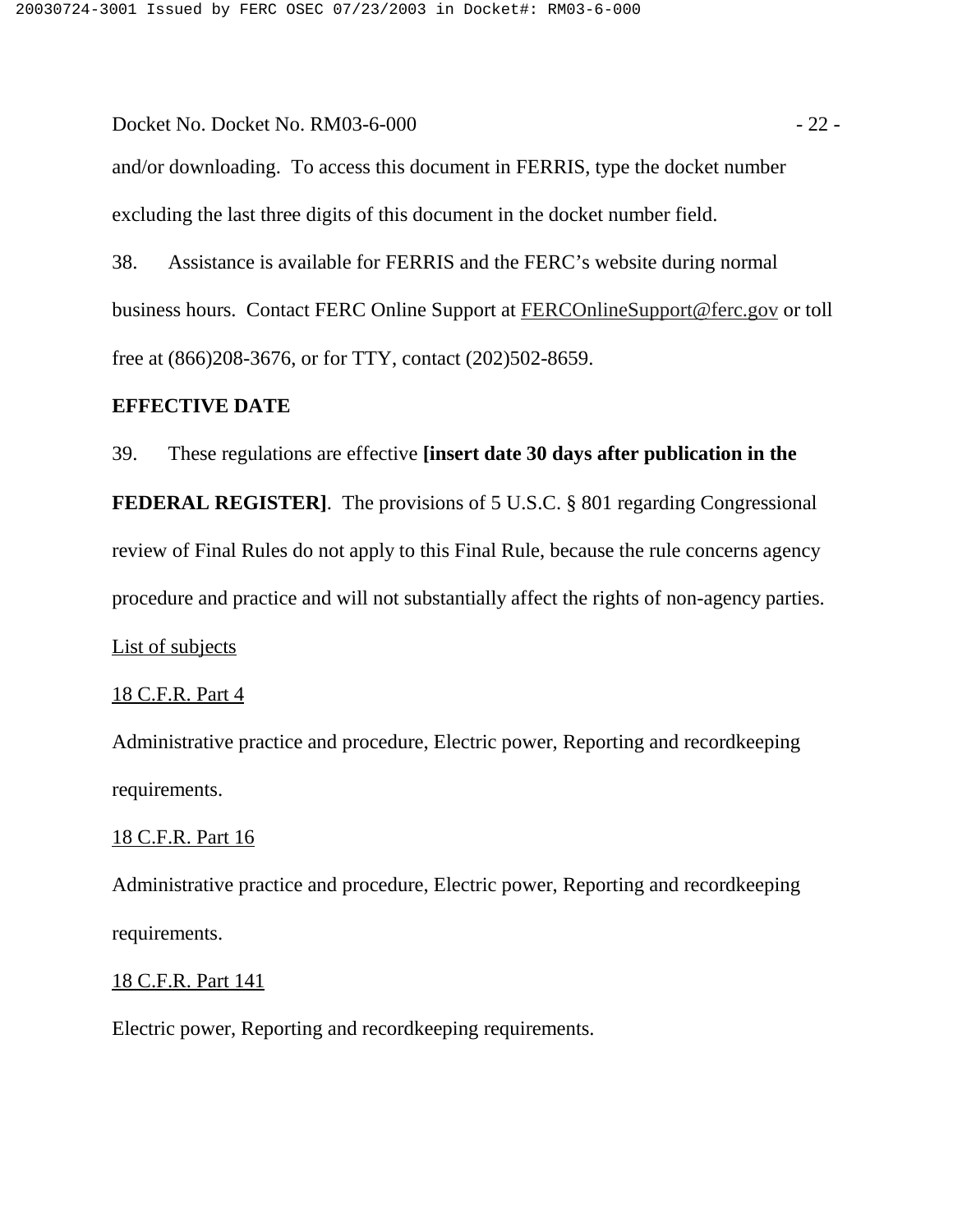Docket No. Docket No. RM03-6-000 - 23 -

#### 18 C.F.R. Part 157

Administrative practice and procedure, Natural gas, Reporting and recordkeeping requirements.

By the Commission.

Magalie R. Salas, Secretary.

In consideration of the foregoing, the Commission amends Parts 4, 16, 141 and

157, Chapter I, Title 18, Code of Federal Regulations, as follows:

### **PART 4–LICENSES, PERMITS, EXEMPTIONS, AND DETERMINATION OF PROJECT COSTS**

1. The authority citation for part 141 continues to read as follows:

Authority: 16 U.S.C. 791a-825r, 2601-2645; 42 U.S.C. 7101-7352.

2. Section 4.32 is amended by adding paragraph (k) to read as follows:

### **§ 4.32 Acceptance for filing or rejection; information to be made available to the public; requests for additional studies.**

\*\*\*\*\*

(k) Critical Energy Infrastructure Information.

(1) If this section requires an applicant to reveal Critical Energy Infrastructure Information (CEII), as defined in § 388.113(c) of this chapter, to any person, the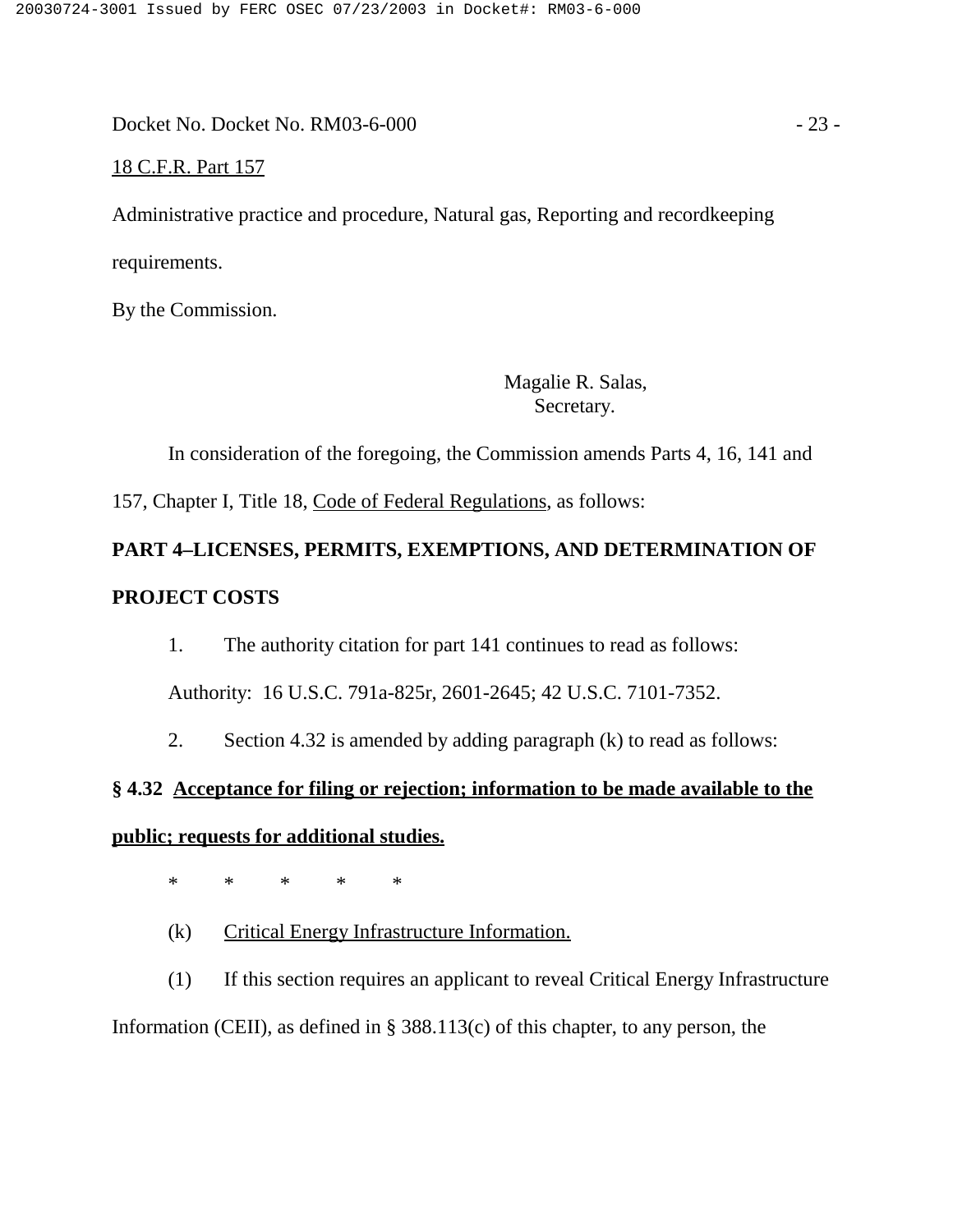Docket No. Docket No. RM03-6-000 - 24 applicant shall omit the CEII from the information made available and insert the following in its place:

(i) A statement that CEII is being withheld;

(ii) A brief description of the omitted information that does not reveal any CEII; and

(iii) This statement: "Procedures for obtaining access to Critical Energy Infrastructure Information (CEII) may be found at 18 CFR § 388.113. Requests for access to CEII should be made to the Commission's CEII Coordinator."

(2) The applicant, in determining whether information constitutes CEII, shall treat the information in a manner consistent with any filings that applicant has made with the Commission and shall to the extent practicable adhere to any previous determinations by the Commission or the CEII Coordinator involving the same or like information.

(3) The procedures contained in §§ 388.112 and 388.113 of this chapter regarding designation of, and access to, CEII, shall apply in the event of a challenge to a CEII designation or a request for access to CEII. If it is determined that information is not CEII or that a requester should be granted access to CEII, the applicant will be directed to make the information available to the requester.

(4) Nothing in this section shall be construed to prohibit any persons from voluntarily reaching arrangements or agreements calling for the disclosure of CEII.

3. Section 4.34 is amended by adding paragraph (i)(9) to read as follows: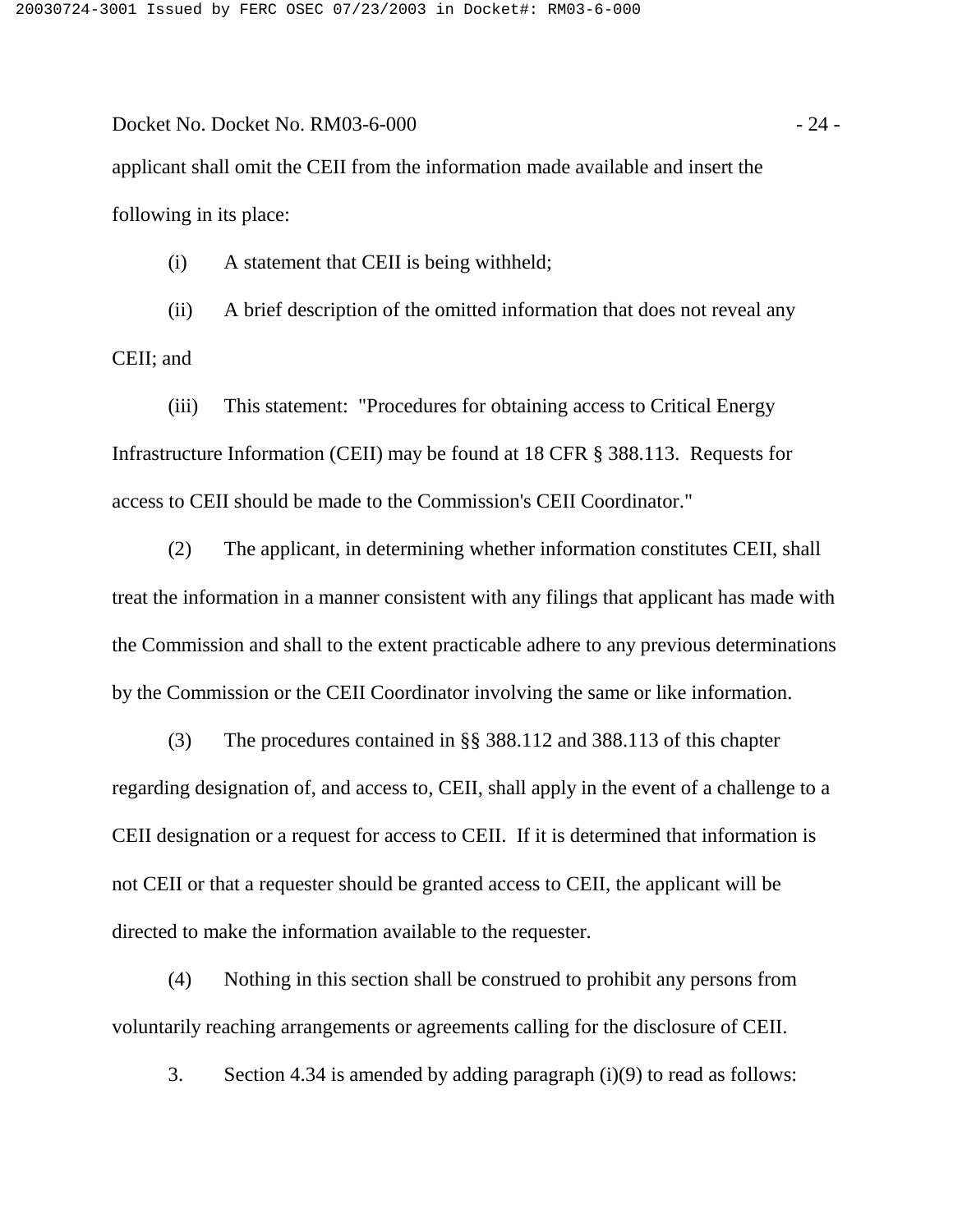Docket No. Docket No. RM03-6-000 - 25 -

# **§ 4.34 Hearings on applications; consultation on terms and conditions; motions to**

#### **intervene; alternative procedures.**

\*\*\*\*\*

- (i) Alternative procedures.
- \*\*\*

(9) If this section requires an applicant to reveal Critical Energy Infrastructure Information (CEII), as defined by § 388.113(c) of this chapter, to any person, the applicant shall follow the procedures set out in  $\S$  4.32(k).

4. Section 4.38 is amended by adding paragraph  $\overrightarrow{(t)}(h)$  to read as follows:

#### **§ 4.38 Consultation requirements.**

\*\*\*\*\*

(h) Critical Energy Infrastructure Information. If this section requires an applicant to reveal Critical Energy Infrastructure Information (CEII), as defined by § 388.113(c) of this chapter, to any person, the applicant shall follow the procedures set out in  $§$  4.32(k).

### **PART 16–PROCEDURES RELATING TO TAKEOVER AND RELICENSING OF LICENSED PROJECTS**

5. The authority citation for part 16 continues to read as follows: Authority: 16 U.S.C. 791a-825r; 42 U.S.C. 7101-7352.

6. Section 16.7 is amended by adding paragraph (d)(7) to read as follows: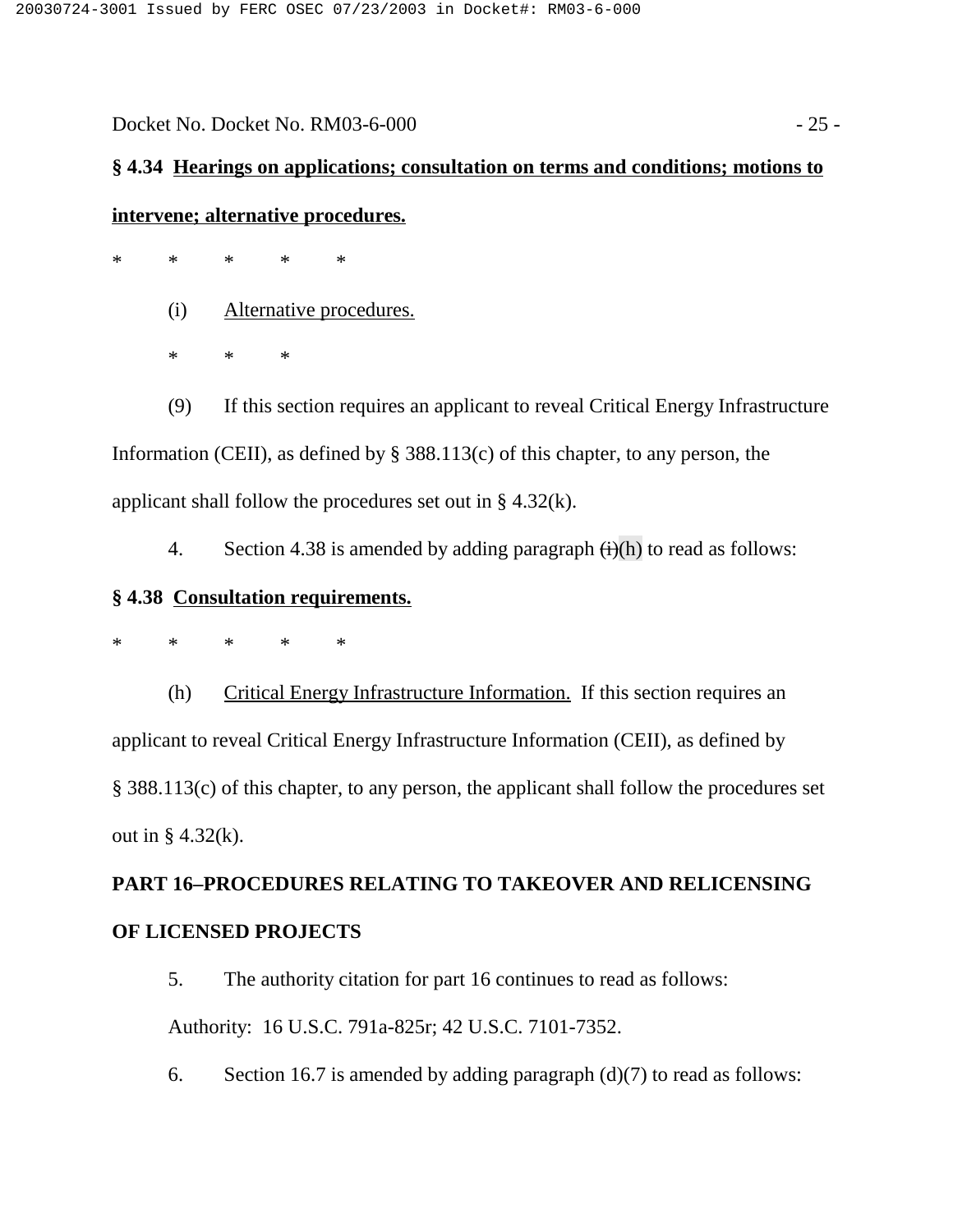#### Docket No. Docket No. RM03-6-000 - 26 -

### **§ 16.7 Information to be made available to the public at the time of notification of intent under section 15(b) of the Federal Power Act.**

\*\*\*\*\*

(d) Information to be made available.  $*****$ 

(7) (i) If paragraph (d) of this section requires an applicant to reveal Critical Energy Infrastructure Information (CEII), as defined in § 388.113(c) of this chapter, to any person, the applicant shall omit the CEII from the information made available and insert the following in its place:

(A) A statement that CEII is being withheld;

(B) A brief description of the omitted information that does not reveal any CEII; and

(C) This statement: "Procedures for obtaining access to Critical Energy Infrastructure Information (CEII) may be found at 18 CFR § 388.113. Requests for access to CEII should be made to the Commission's CEII Coordinator."

(ii) The applicant, in determining whether information constitutes CEII, shall treat the information in a manner consistent with any filings that applicant has made with the Commission and shall to the extent practicable adhere to any previous determinations by the Commission or the CEII Coordinator involving the same or like information.

(iii) The procedures contained in §§ 388.112 and 388.113 of this chapter regarding designation of, and access to, CEII, shall apply in the event of a challenge to a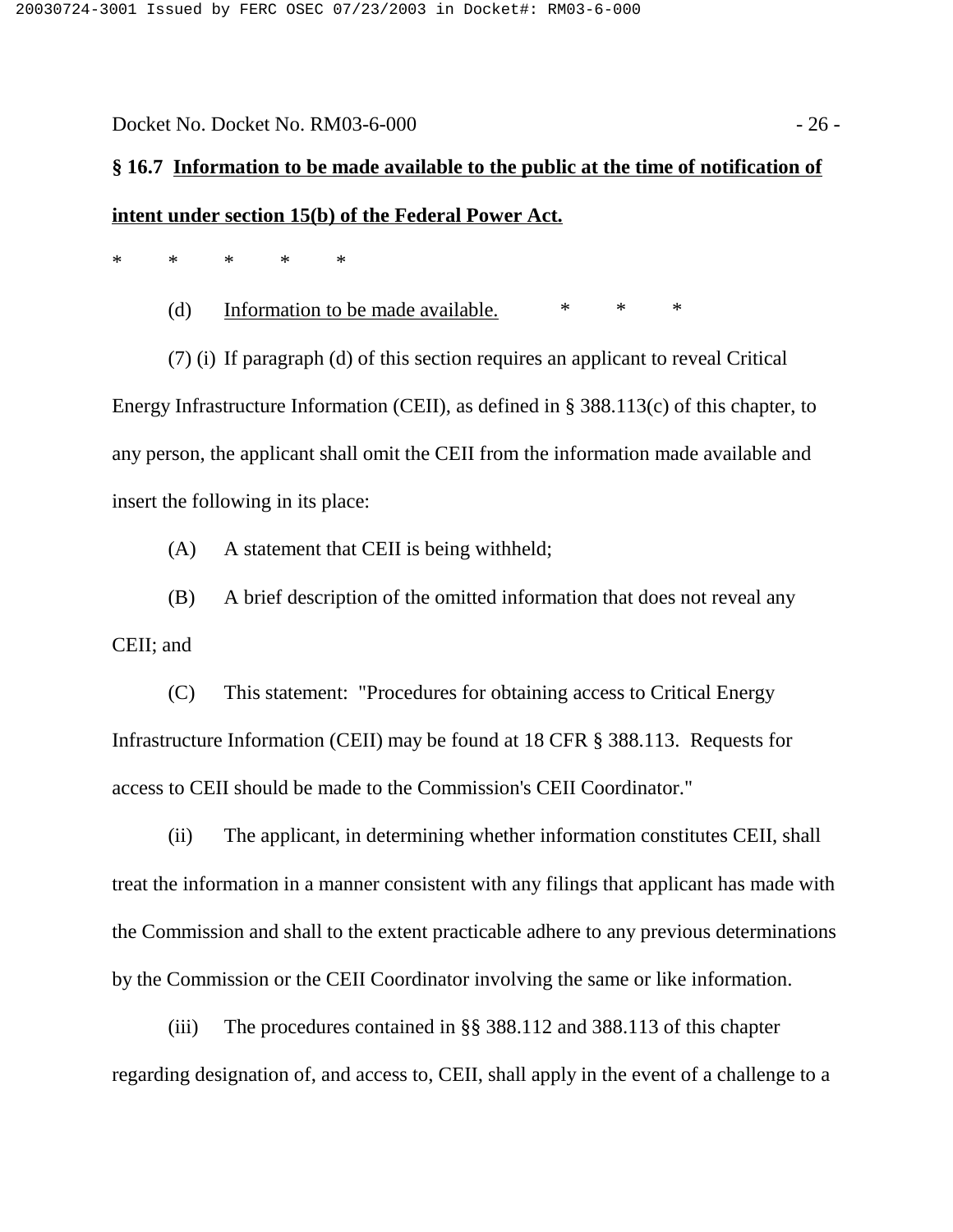#### Docket No. Docket No. RM03-6-000 - 27 -

CEII designation or a request for access to CEII. If it is determined that information is not CEII or that a requester should be granted access to CEII, the applicant will be directed to make the information available to the requester.

(iv) Nothing in this section shall be construed to prohibit any persons from voluntarily reaching arrangements or agreements calling for the disclosure of CEII.

\*\*\*\*\*

7. Section 16.8 is amended by adding paragraph  $(\frac{k}{k})(i)$  to read as follows:

#### **§ 16.8 Consultation requirements.**

\*\*\*\*\*

(j) Critical Energy Infrastructure Information. If this section requires an applicant to reveal Critical Energy Infrastructure Information (CEII), as defined by § 388.113(c) of this chapter, to any person, the applicant shall follow the procedures set out in § 16.7(d)(7).

#### **PART 141–STATEMENTS AND REPORTS (SCHEDULES)**

8. The authority citation for part 141 continues to read as follows:

Authority: 15 U.S.C. 79; 16 U.S.C. 791a-828c, 2601-2645; 31 U.S.C. 9701; 42 U.S.C. 7101-7352.

9. Section 141.300 is amended by adding paragraph (d) to read as follows: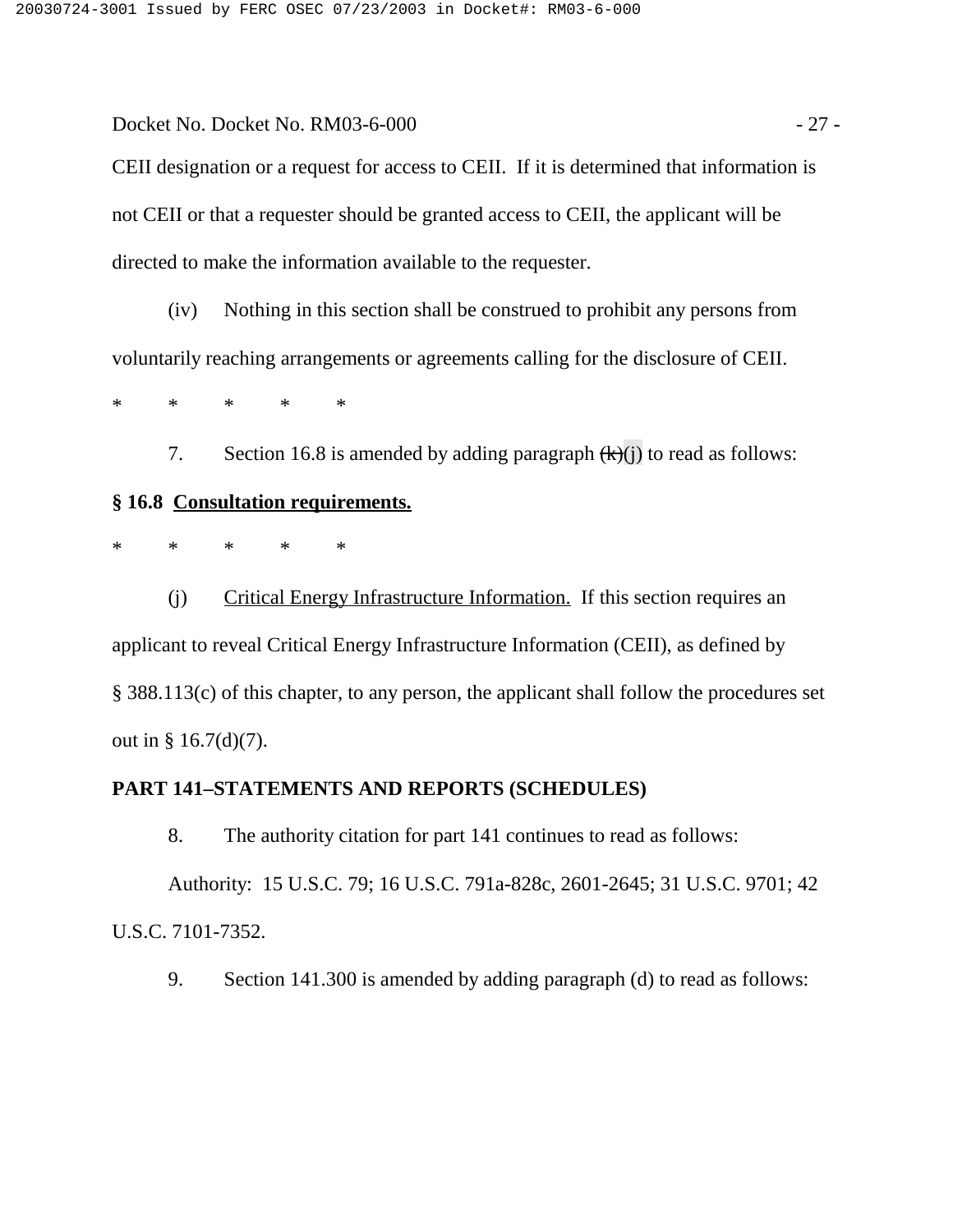#### Docket No. Docket No. RM03-6-000 - 28 -

### **§ 141.300 FERC Form No. 715, Annual Transmission Planning and Evaluation Report.**

\*\*\*\*\*

(d) Critical Energy Infrastructure Information.

(1) If the instructions in Form No. 715 require a utility to reveal Critical Energy Infrastructure Information (CEII), as defined in § 388.113(c) of this chapter, to any person, the utility shall omit the CEII from the information made available and insert the following in its place:

(i) A statement that CEII is being withheld;

(ii) A brief description of the omitted information that does not reveal any

CEII; and

(iii) This statement: "Procedures for obtaining access to Critical Energy Infrastructure Information (CEII) may be found at 18 CFR § 388.113. Requests for access to CEII should be made to the Commission's CEII Coordinator."

(2) The utility completing Form No. 715, in determining whether information constitutes CEII, shall treat the information in a manner consistent with any filings that utility has made with the Commission and shall to the extent practicable adhere to any previous determinations by the Commission or the CEII Coordinator involving the same or like information.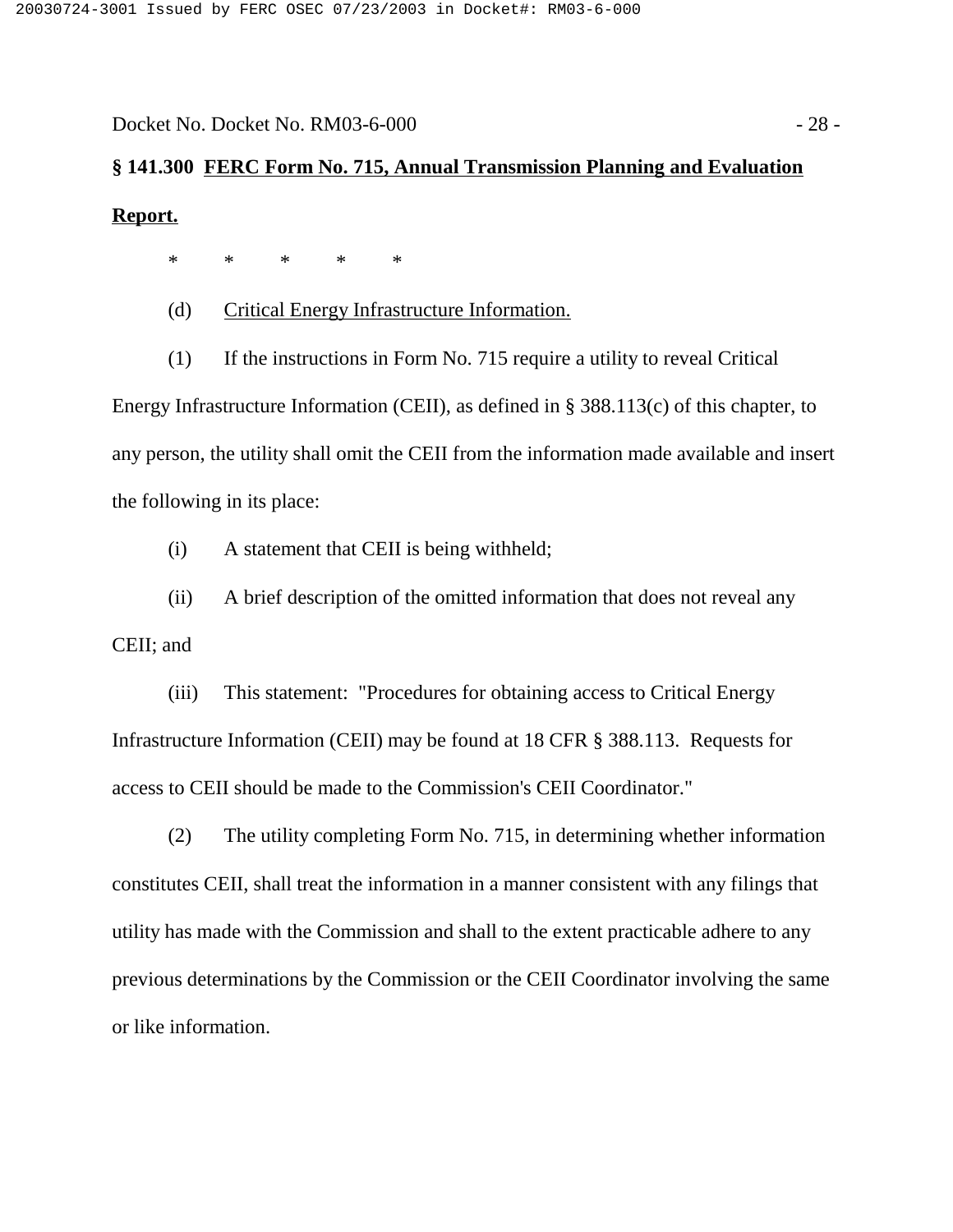Docket No. Docket No. RM03-6-000 - 29 -

(3) The procedures contained in §§ 388.112 and 388.113 of this chapter regarding designation of, and access to, CEII, shall apply in the event of a challenge to a CEII designation or a request for access to CEII. If it is determined that information is not CEII or that a requester should be granted access to CEII, the utility will be directed to make the information available to the requester.

(4) Nothing in this section shall be construed to prohibit any persons from voluntarily reaching arrangements or agreements calling for the disclosure of CEII.

#### **PART 157–APPLICATIONS FOR CERTIFICATES OF PUBLIC**

## **CONVENIENCE AND NECESSITY AND FOR ORDERS PERMITTING AND APPROVING ABANDONMENT UNDER SECTION 7 OF THE NATURAL GAS ACT**

10. The authority citation for part 157 continues to read as follows: Authority: 15 U.S.C. 717-717w, 3301-3432; 42 U.S.C. 7101-7352.

11. Section 157.6 is amended by adding paragraph (d)(6) to read as follows: **§ 157.6 Applications; general requirements.**

\*\*\*\*\*

(d) Landowner notification.

\*\*\*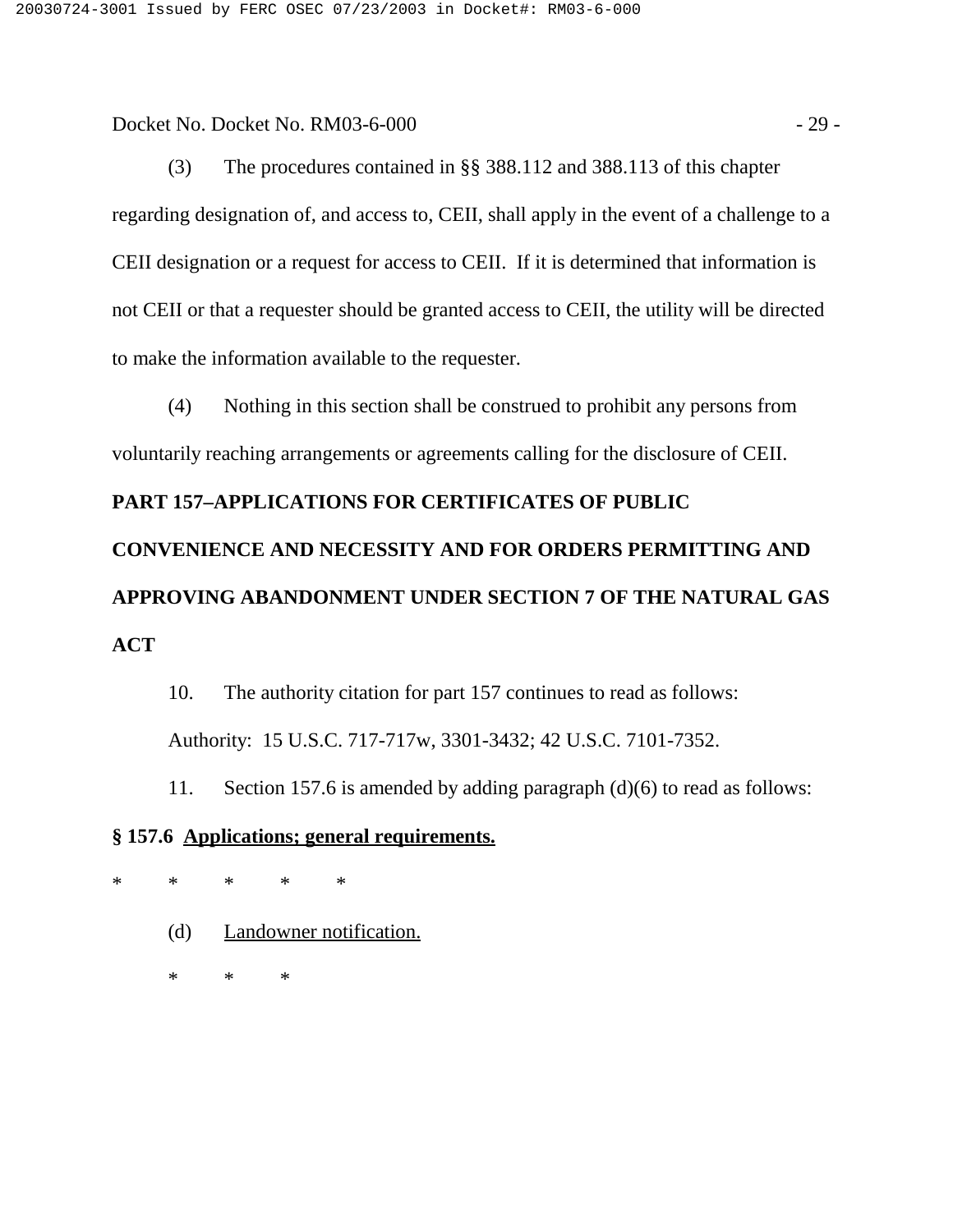Docket No. Docket No. RM03-6-000 - 30 - 30 -

(6) If paragraph  $(d)(3)$  of this section requires an applicant to reveal Critical Energy Infrastructure Information (CEII), as defined by § 388.113(c) of this chapter, to any person, the applicant shall follow the procedures set out in § 157.10(d).

12. Section 157.10 is amended by adding paragraph (d) to read as follows:

#### **§ 157.10 Interventions and protests.**

\*\*\*\*\*

(d) Critical Energy Infrastructure Information.

(1) If this section requires an applicant to reveal Critical Energy Infrastructure Information (CEII), as defined in  $\S$  388.113(c) of this chapter, to the public, the applicant shall omit the CEII from the information made available and insert the following in its place:

(i) A statement that CEII is being withheld;

(ii) A brief description of the omitted information that does not reveal any CEII; and

(iii) This statement: "Procedures for obtaining access to Critical Energy Infrastructure Information (CEII) may be found at 18 CFR § 388.113. Requests for access to CEII should be made to the Commission's CEII Coordinator."

(2) The applicant, in determining whether information constitutes CEII, shall treat the information in a manner consistent with any filings that applicant has made with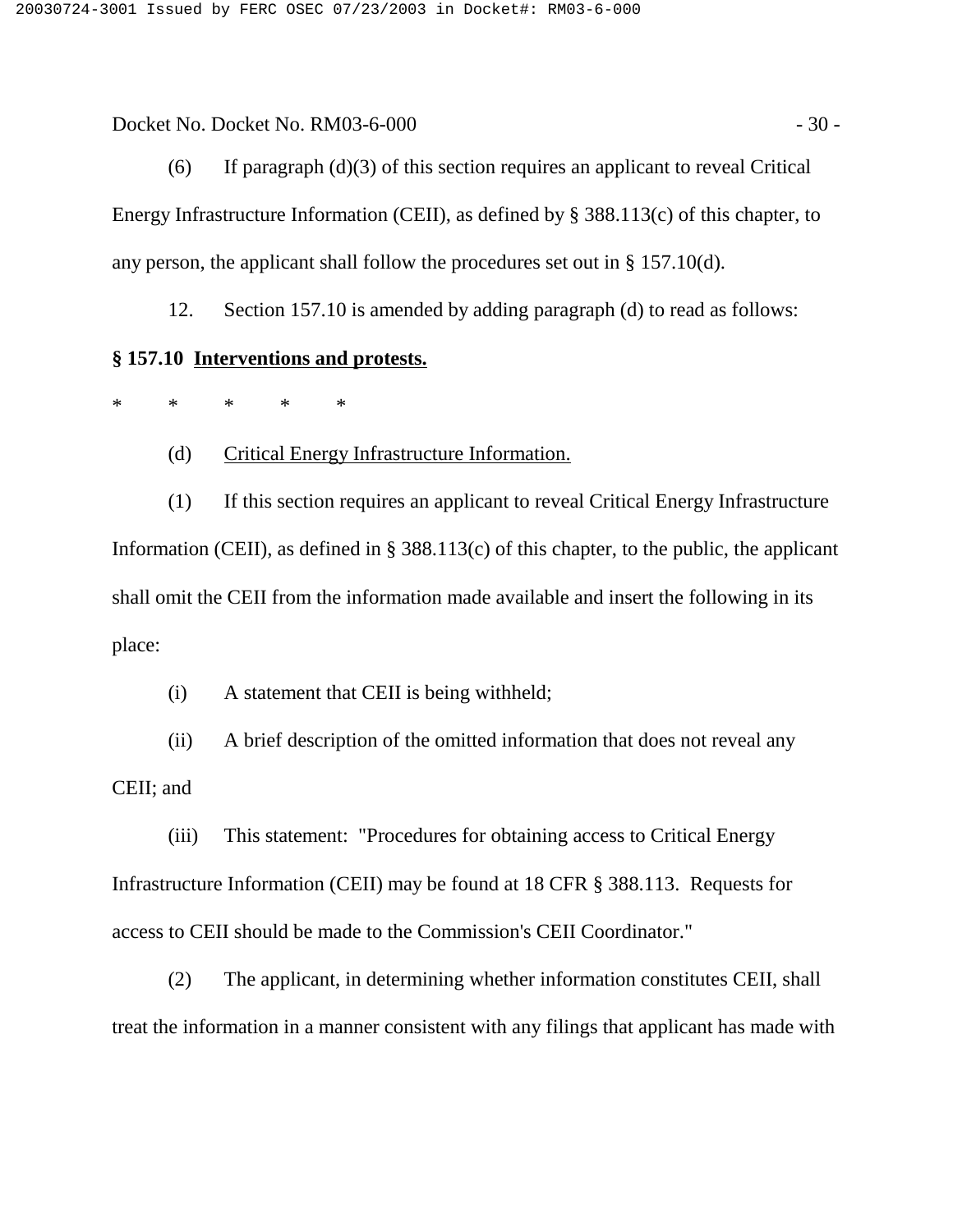#### Docket No. Docket No. RM03-6-000 - 31 -

the Commission and shall to the extent practicable adhere to any previous determinations by the Commission or the CEII Coordinator involving the same or like information.

(3) The procedures contained in §§ 388.112 and 388.113 of this chapter regarding designation of, and access to, CEII, shall apply in the event of a challenge to a CEII designation or a request for access to CEII. If it is determined that information is not CEII or that a requester should be granted access to CEII, the applicant will be directed to make the information available to the requester.

(4) Nothing in this section shall be construed to prohibit any persons from voluntarily reaching arrangements or agreements calling for the disclosure of CEII.

13. In § 157.14, paragraph (a), introductory text, is revised to add the following sentence at the end, to read as follows:

#### **§ 157.14 Exhibits.**

(a) To be attached to each application.  $*$  \* \* If this section requires an applicant to reveal Critical Energy Infrastructure Information (CEII), as defined by § 388.113(c) of this chapter, to any person, the applicant shall follow the procedures set out in § 157.10(d).

\*<mark>\*</mark>

14. In § 157.16, the introductory text is revised to add the following sentence at the end, to read as follows:

#### **§ 157.16 Exhibits relating to acquisitions.**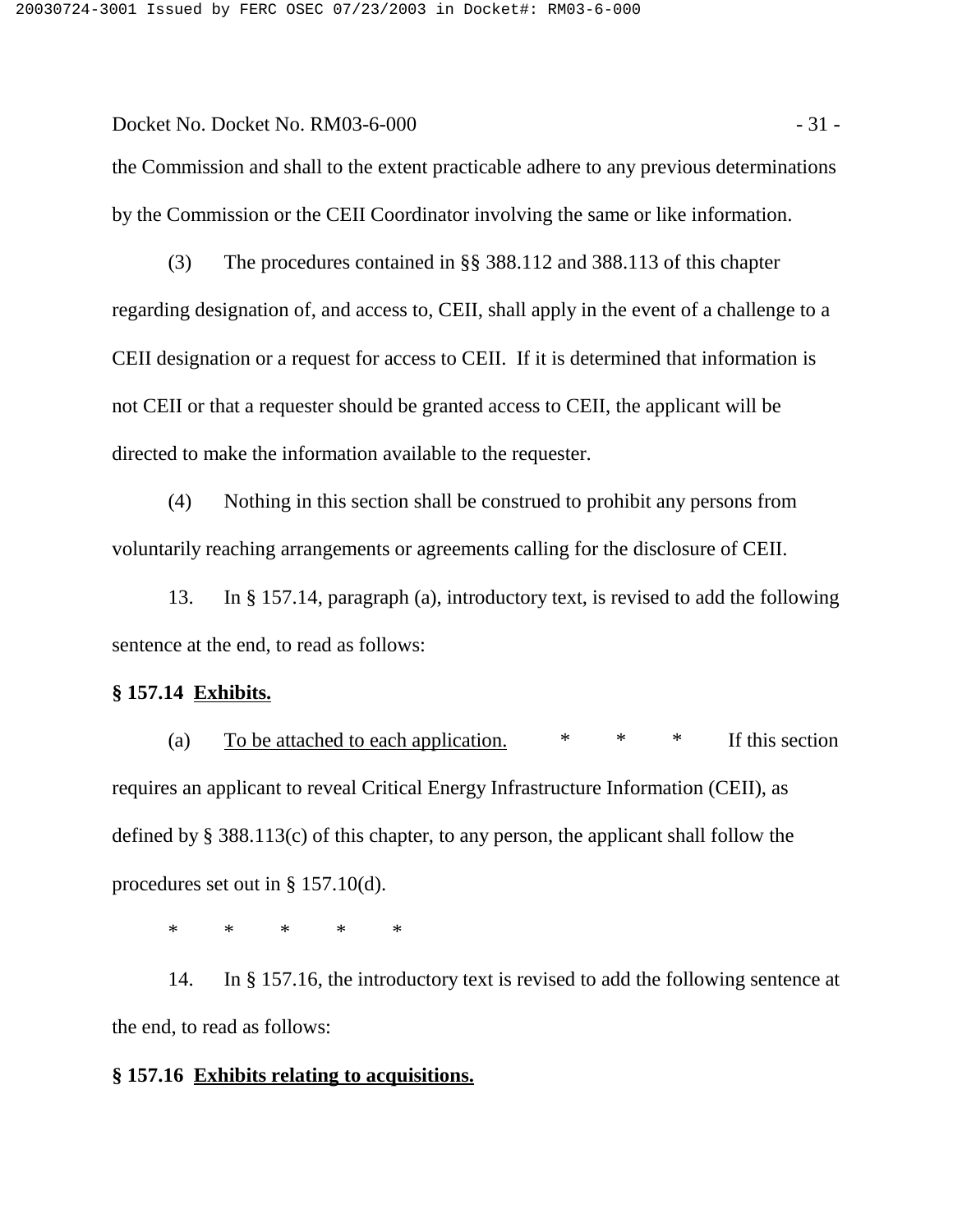#### Docket No. Docket No. RM03-6-000 - 32 -

\* \* \* If this section requires an applicant to reveal Critical Energy Infrastructure Information (CEII), as defined by § 388.113(c) of this chapter, to any person, the applicant shall follow the procedures set out in § 157.10(d).

\*\*\*\*\*

15. Section 157.22 is amended by adding paragraph (e)(9) to read as follows:

### **§ 157.22 Collaborative procedures for applications for certificates of public**

**convenience and necessity and for orders permitting and approving abandonment.**

- \*\*\*\*\*
	- (e) \* \* \*

(9) If paragraphs (e)(3) or (e)(4) of this section require an applicant to reveal Critical Energy Infrastructure Information (CEII), as defined by § 388.113(c) of this chapter, to any person, the applicant shall follow the procedures set out in § 157.10(d). \*\*\*\*\*

16. Section 157.203 is amended by adding paragraph (d)(4) to read as follows: **§ 157.203 Blanket certification.**

\*\*\*\*\*

(d) Landowner notification. \*\*\*\*

(4) If paragraphs  $(d)(1)$  or  $(d)(2)$  of this section require an applicant to reveal Critical Energy Infrastructure Information (CEII), as defined by § 388.113(c) of this chapter, to any person, the applicant shall follow the procedures set out in § 157.10(d).